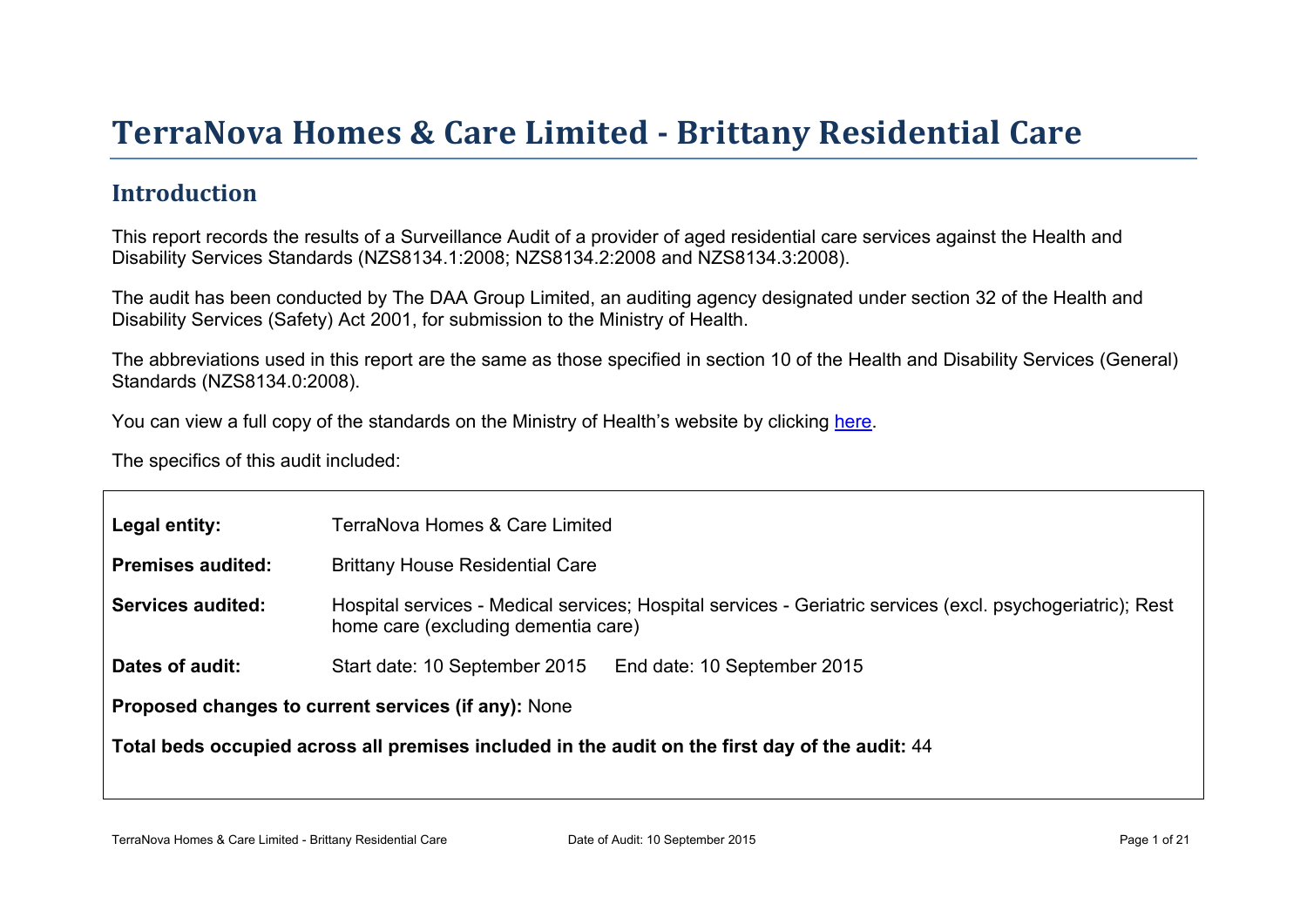## **Executive summary of the audit**

## **Introduction**

This section contains a summary of the auditors' findings for this audit. The information is grouped into the six outcome areas contained within the Health and Disability Services Standards:

- consumer rights
- organisational management
- continuum of service delivery (the provision of services)
- safe and appropriate environment
- restraint minimisation and safe practice
- infection prevention and control.

As well as auditors' written summary, indicators are included that highlight the provider's attainment against the standards in each of the outcome areas. The following table provides a key to how the indicators are arrived at.

#### **Key to the indicators**

| <b>Indicator</b> | <b>Description</b>                                                                                                                        | <b>Definition</b>                                                                       |
|------------------|-------------------------------------------------------------------------------------------------------------------------------------------|-----------------------------------------------------------------------------------------|
|                  | Includes commendable elements above the required<br>levels of performance                                                                 | All standards applicable to this service fully attained with<br>some standards exceeded |
|                  | No short falls                                                                                                                            | Standards applicable to this service fully attained                                     |
|                  | Some minor shortfalls but no major deficiencies and<br>required levels of performance seem achievable without<br>extensive extra activity | Some standards applicable to this service partially<br>attained and of low risk         |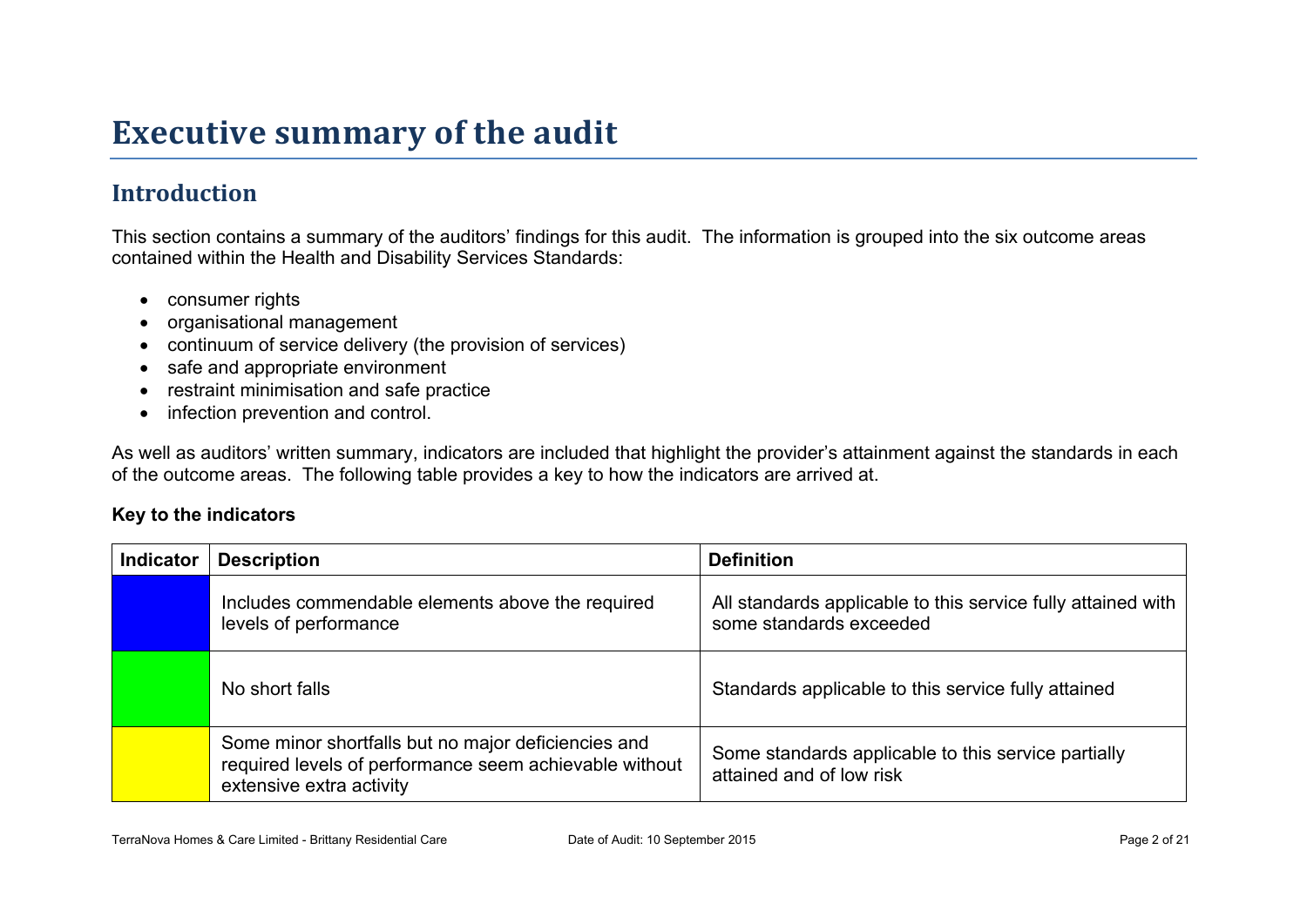| <b>Indicator</b> | <b>Description</b>                                                                              | <b>Definition</b>                                                                                                               |
|------------------|-------------------------------------------------------------------------------------------------|---------------------------------------------------------------------------------------------------------------------------------|
|                  | A number of shortfalls that require specific action to<br>address                               | Some standards applicable to this service partially<br>attained and of medium or high risk and/or unattained<br>and of low risk |
|                  | Major shortfalls, significant action is needed to achieve<br>the required levels of performance | Some standards applicable to this service unattained<br>and of moderate or high risk                                            |

### **General overview of the audit**

Brittany House Residential Care provides rest home level and hospital level care for up to 62 residents. The facility is operated by TerraNova Homes and Care Limited. Residents and families spoke positively about the care provided.

This unannounced surveillance audit has been undertaken to establish compliance with specified parts of the Health and Disability Services Standards and the district health board contract. The audit process included review of policies and procedures, review of residents' and staff files, observations and interviews with residents, families, management, staff and a nurse practitioner. The one improvement required from the last audit has been addressed.

There are five areas requiring improvement resulting from this audit relating to resident documentation and the management of medicines.

### **Consumer rights**

Includes 13 standards that support an outcome where consumers receive safe services of an appropriate standard that comply with consumer rights legislation. Services are provided in a manner that is respectful of consumer rights, facilities, informed choice, minimises harm and acknowledges cultural and individual values and beliefs. Standards applicable to this service fully attained.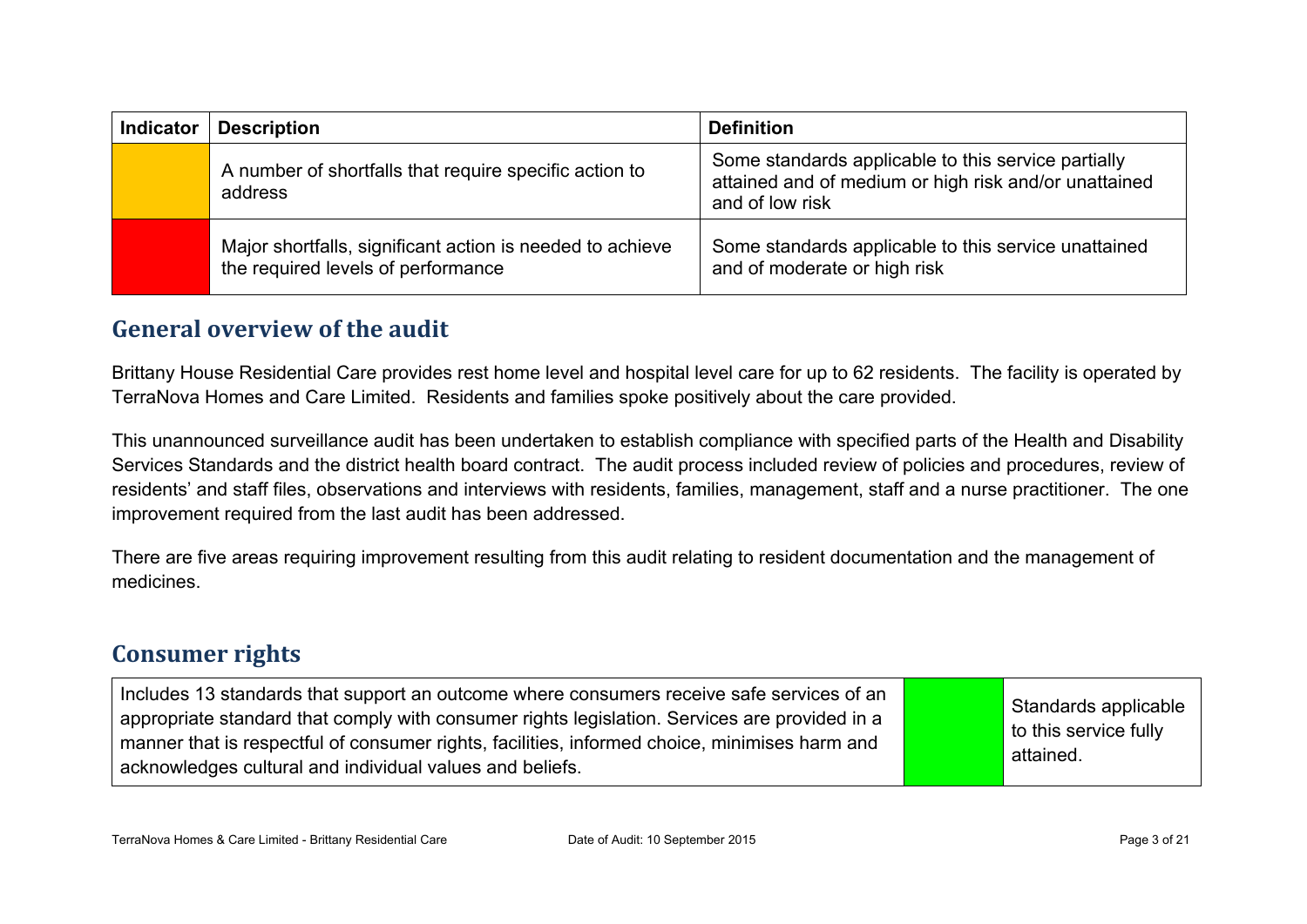Staff demonstrated an understanding of residents' rights and obligations. This knowledge is incorporated into their daily work and caring for residents. Information regarding residents' rights, access to interpreter services and how to lodge a complaint was available to residents and their family. Staff communicated with residents and family members following any incidents/accidents as appropriate. There have been no external investigations since the previous audit.

## **Organisational management**

Includes 9 standards that support an outcome where consumers receive services that comply with legislation and are managed in a safe, efficient and effective manner.

Standards applicable to this service fully attained.

TerraNova Homes and Care Limited is the governing body and is responsible for the service provided at this facility. A business plan and quality and risk management systems are fully implemented at Brittany House Residential Care and documented scope, direction, goals, values, and a mission statement were reviewed. Systems are in place for monitoring the service provided, including regular reporting by the facility manager to TerraNova head office.

The facility is managed by an experienced and suitably qualified manager who is a registered nurse. The facility manager is supported by a clinical coordinator/registered nurse. The clinical coordinator is responsible for oversight of the clinical service in the facility.

There was evidence that quality improvement data is collected, collated analysed to identify trends and corrective action plans developed to address areas identified as requiring improvement. Graphs of various clinical indicators are available for staff to view along with meeting minutes. Risks have been identified and the hazard register is up to date. Adverse events are documented on accident/incident forms.

There are policies and procedures on human resources management and human resource processes are followed.There are current annual practising certificates for health professionals who require them. An in-service education programme is provided for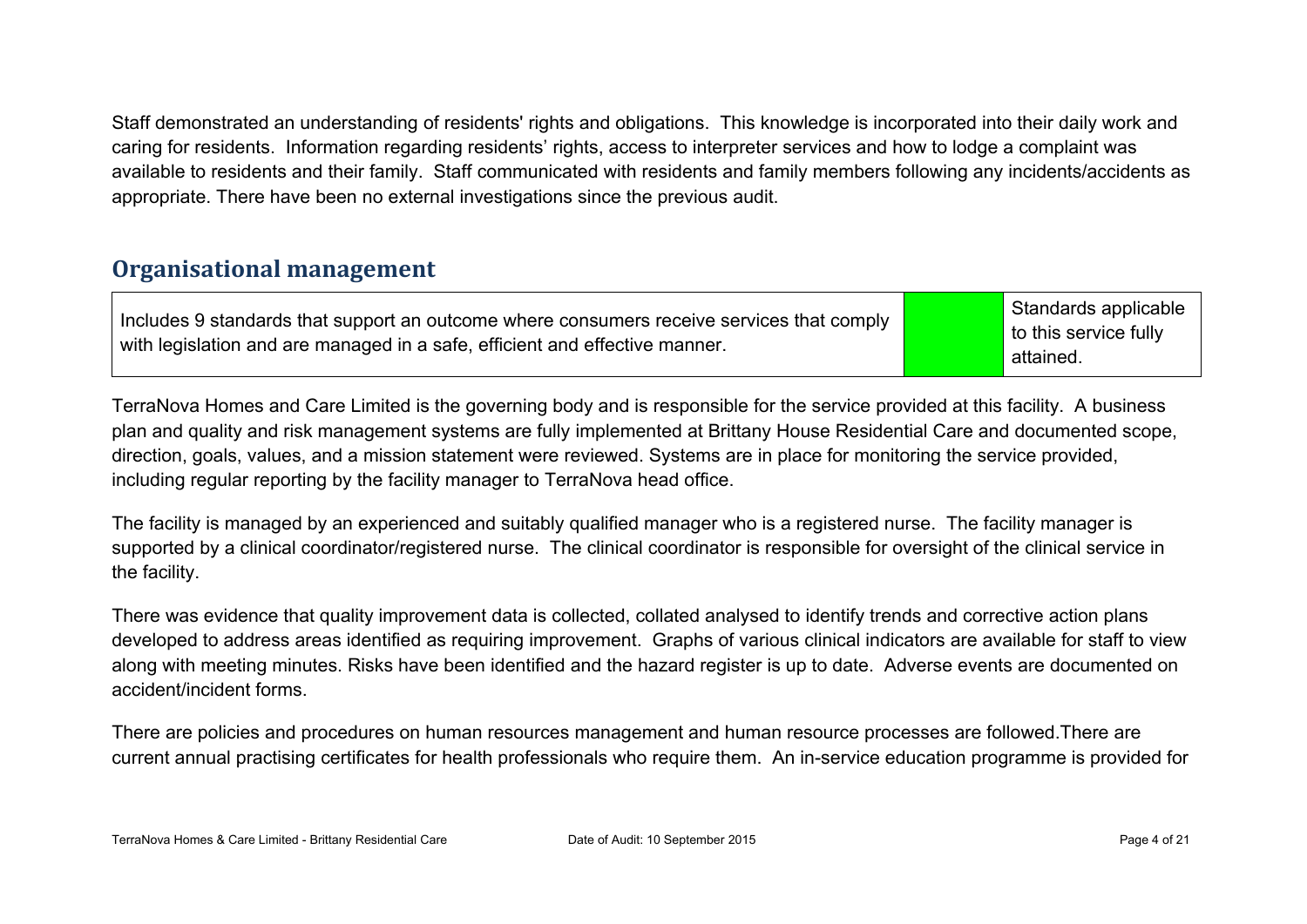staff and attendance sheets are held on file. Staff are also encouraged to complete the New Zealand Qualifications Authority Unit Standards. Review of staff records evidenced individual education records are maintained.

There is a documented rationale for determining staffing levels and the skill mix in order to provide safe service delivery that is based on best practice. The facility manager and clinical coordinator are rostered on call after hours. Care staff reported there are adequate staff available and that they are able to get through their work. Residents and families reported there are enough staff on duty to provide adequate care.

### **Continuum of service delivery**

Includes 13 standards that support an outcome where consumers participate in and receive timely assessment, followed by services that are planned, coordinated, and delivered in a timely and appropriate manner, consistent with current legislation.

Some standards applicable to this service partially attained and of medium or high risk and/or unattained and of low risk.

Registered nurses are on duty 24 hours a day at Brittany House Residential Care and provide support and guidance to care giving staff. All clinical staff have a verbal handover at the start of their shift and written handover sheets are also available. Detailed resident-related information is recorded on TerraNova's electronic documentation system. All permanent residents are on the interRAI assessment system.

The activities programme is a strength of the service. An experienced and enthusiastic activities coordinator leads a diverse activities programme for residents. The programme is based on the initial and ongoing evaluation of resident activity needs.

Residents are medically admitted in a timely manner, regularly reviewed by their doctor, and referred promptly if their clinical needs change. Individualised care plans are in place to guide care delivery, although there are improvements required related to the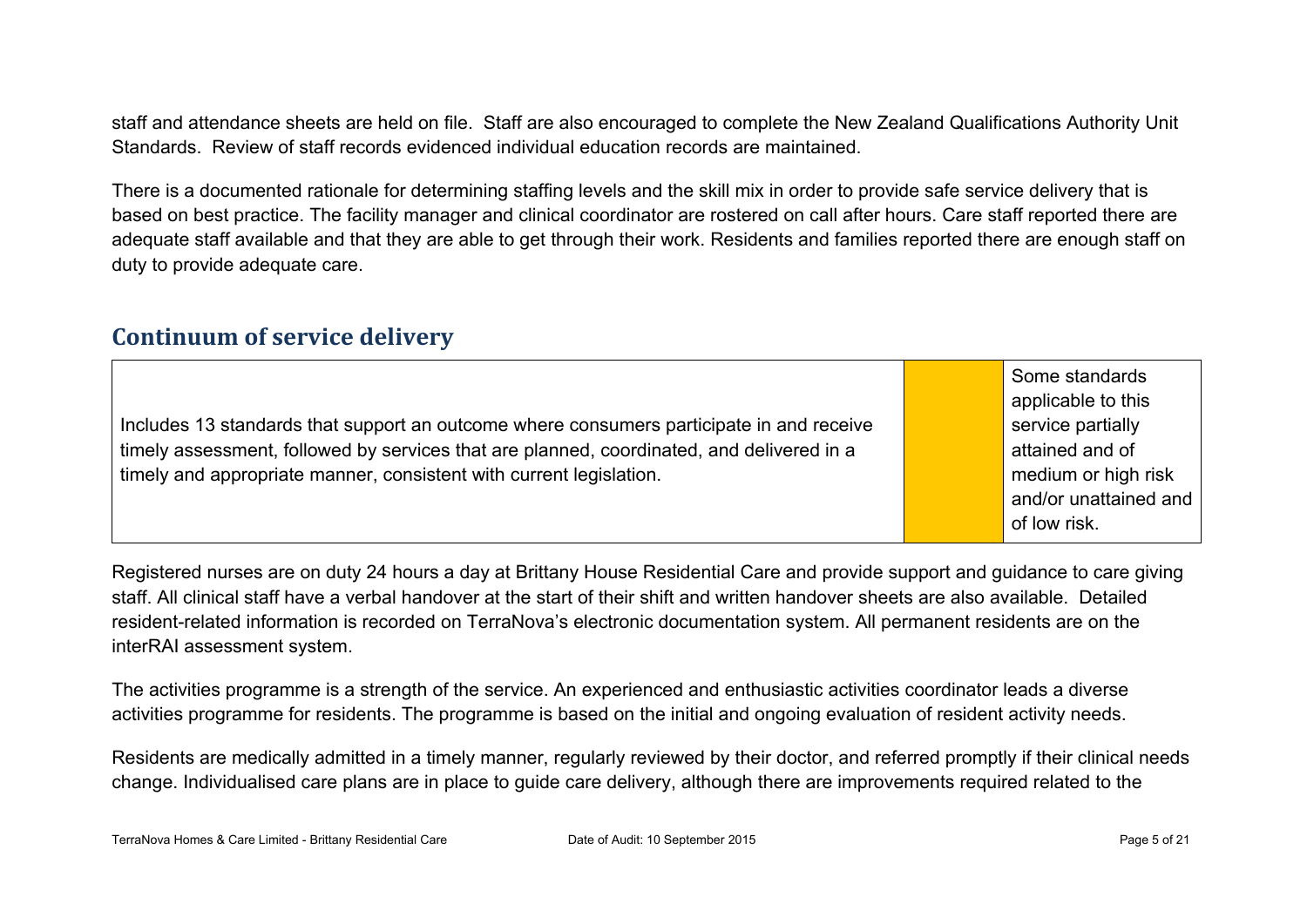timeliness of care planning and evaluation, the development of short-term care plans, and pain assessment practices. There are also a number of improvements needed in relation to medication management, including medicine reconciliation, medication fridge temperature monitoring, checking of the controlled drug register, expired medications, medication allergy status, the documentation of medication reviews, the administration of prescribed medications and the management of residents who are self-medicating.

Food services are well managed, comply with legislation and guidelines. Residents reported their enjoyment of meals. The kitchen is able to accommodate a variety of dietary needs and individual preferences. There are two large dining areas available for residents.

## **Safe and appropriate environment**

| Includes 8 standards that support an outcome where services are provided in a clean, safe<br>environment that is appropriate to the age/needs of the consumer, ensure physical privacy is<br>maintained, has adequate space and amenities to facilitate independence, is in a setting<br>appropriate to the consumer group and meets the needs of people with disabilities. |  | Standards applicable<br>to this service fully<br>attained. |
|-----------------------------------------------------------------------------------------------------------------------------------------------------------------------------------------------------------------------------------------------------------------------------------------------------------------------------------------------------------------------------|--|------------------------------------------------------------|
|-----------------------------------------------------------------------------------------------------------------------------------------------------------------------------------------------------------------------------------------------------------------------------------------------------------------------------------------------------------------------------|--|------------------------------------------------------------|

A current building warrant of fitness is displayed. Residents and families described the environment as meeting their or their relative's needs. The shortfall from the previous audit relating to cleaning equipment has been addressed.

## **Restraint minimisation and safe practice**

| Includes 3 standards that support outcomes where consumers receive and experience<br>services in the least restrictive and safe manner through restraint minimisation. | Standards applicable<br>to this service fully<br>attained. |
|------------------------------------------------------------------------------------------------------------------------------------------------------------------------|------------------------------------------------------------|
|------------------------------------------------------------------------------------------------------------------------------------------------------------------------|------------------------------------------------------------|

Documentation of policies and procedures and staff training demonstrated that residents are experiencing services that are the least restrictive. There were residents using restraint on the day of the audit.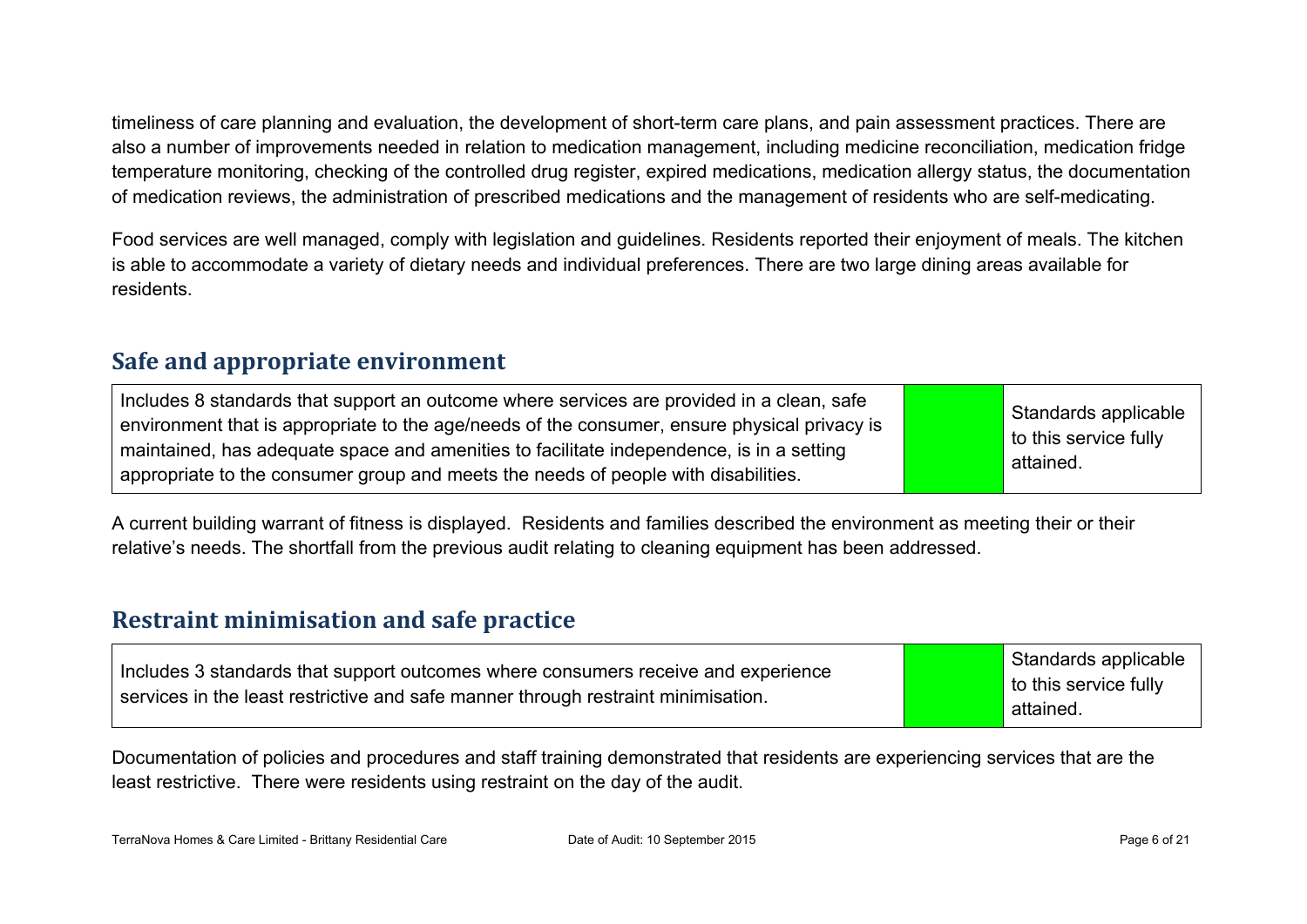### **Infection prevention and control**

Well-developed processes and systems are in place for collecting, analysing and responding to infection surveillance data. Systems also ensure that staff are kept informed about the surveillance results. Surveillance data is benchmarked internally with other TerraNova facilities, and also benchmarked with an external benchmarking organisation.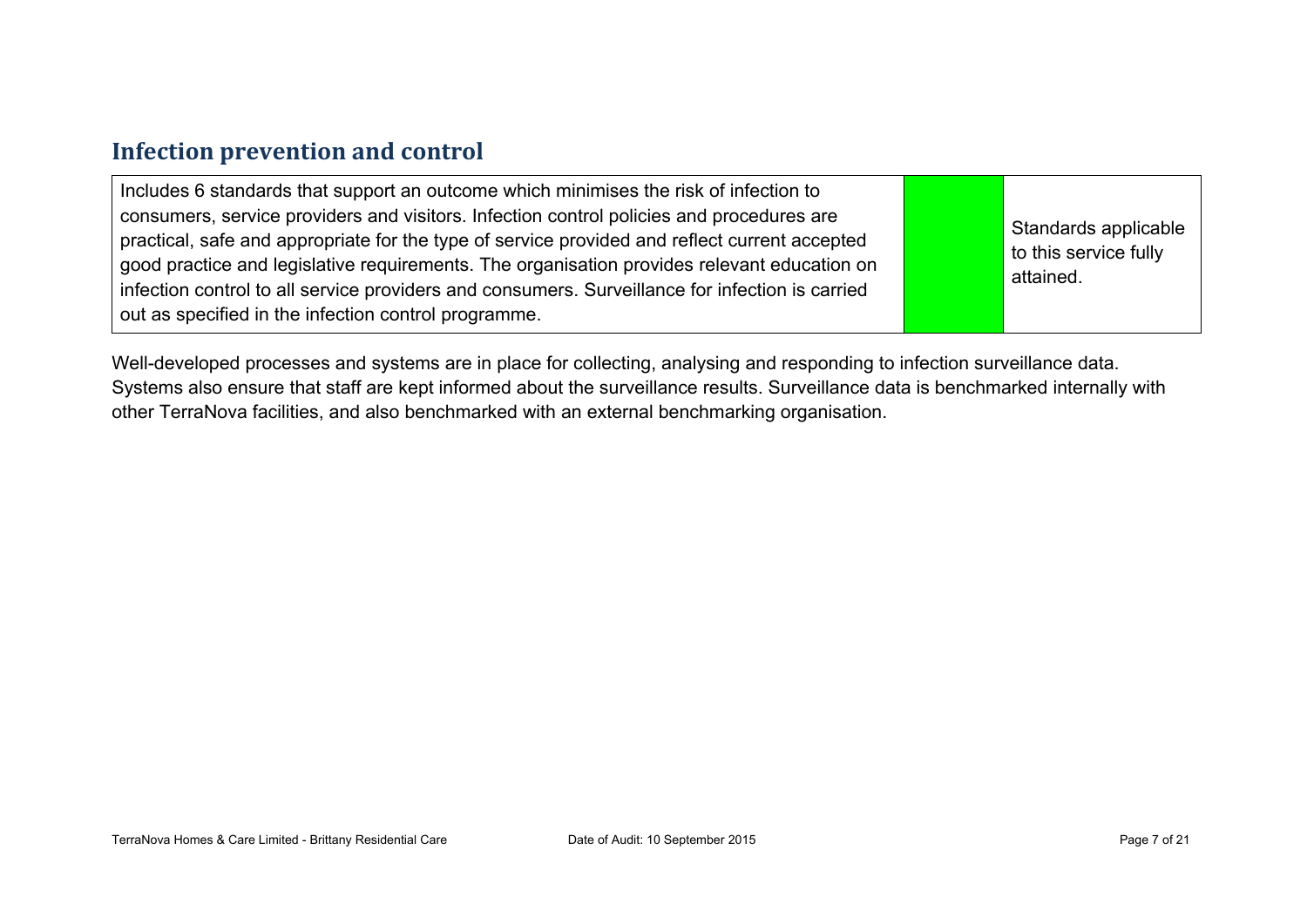## **Summary of attainment**

The following table summarises the number of standards and criteria audited and the ratings they were awarded.

| <b>Attainment</b><br>Rating | Continuous<br>Improvement<br>(CI) | <b>Fully Attained</b><br>(FA) | <b>Partially</b><br><b>Attained</b><br><b>Negligible Risk</b><br>(PA Negligible) | <b>Partially</b><br><b>Attained Low</b><br><b>Risk</b><br>(PA Low) | <b>Partially</b><br><b>Attained</b><br><b>Moderate Risk</b><br>(PA Moderate) | <b>Partially</b><br><b>Attained High</b><br><b>Risk</b><br>(PA High) | <b>Partially</b><br><b>Attained Critical</b><br><b>Risk</b><br>(PA Critical) |
|-----------------------------|-----------------------------------|-------------------------------|----------------------------------------------------------------------------------|--------------------------------------------------------------------|------------------------------------------------------------------------------|----------------------------------------------------------------------|------------------------------------------------------------------------------|
| <b>Standards</b>            |                                   | 13                            |                                                                                  |                                                                    |                                                                              |                                                                      |                                                                              |
| <b>Criteria</b>             |                                   | 35                            |                                                                                  |                                                                    |                                                                              |                                                                      |                                                                              |

| <b>Attainment</b><br>Rating | Unattained<br><b>Negligible Risk</b><br>(UA Negligible) | <b>Unattained Low</b><br><b>Risk</b><br>(UA Low) | Unattained<br><b>Moderate Risk</b><br>(UA Moderate) | <b>Unattained High</b><br><b>Risk</b><br>(UA High) | Unattained<br><b>Critical Risk</b><br>(UA Critical) |
|-----------------------------|---------------------------------------------------------|--------------------------------------------------|-----------------------------------------------------|----------------------------------------------------|-----------------------------------------------------|
| <b>Standards</b>            |                                                         |                                                  |                                                     |                                                    |                                                     |
| Criteria                    |                                                         |                                                  |                                                     |                                                    |                                                     |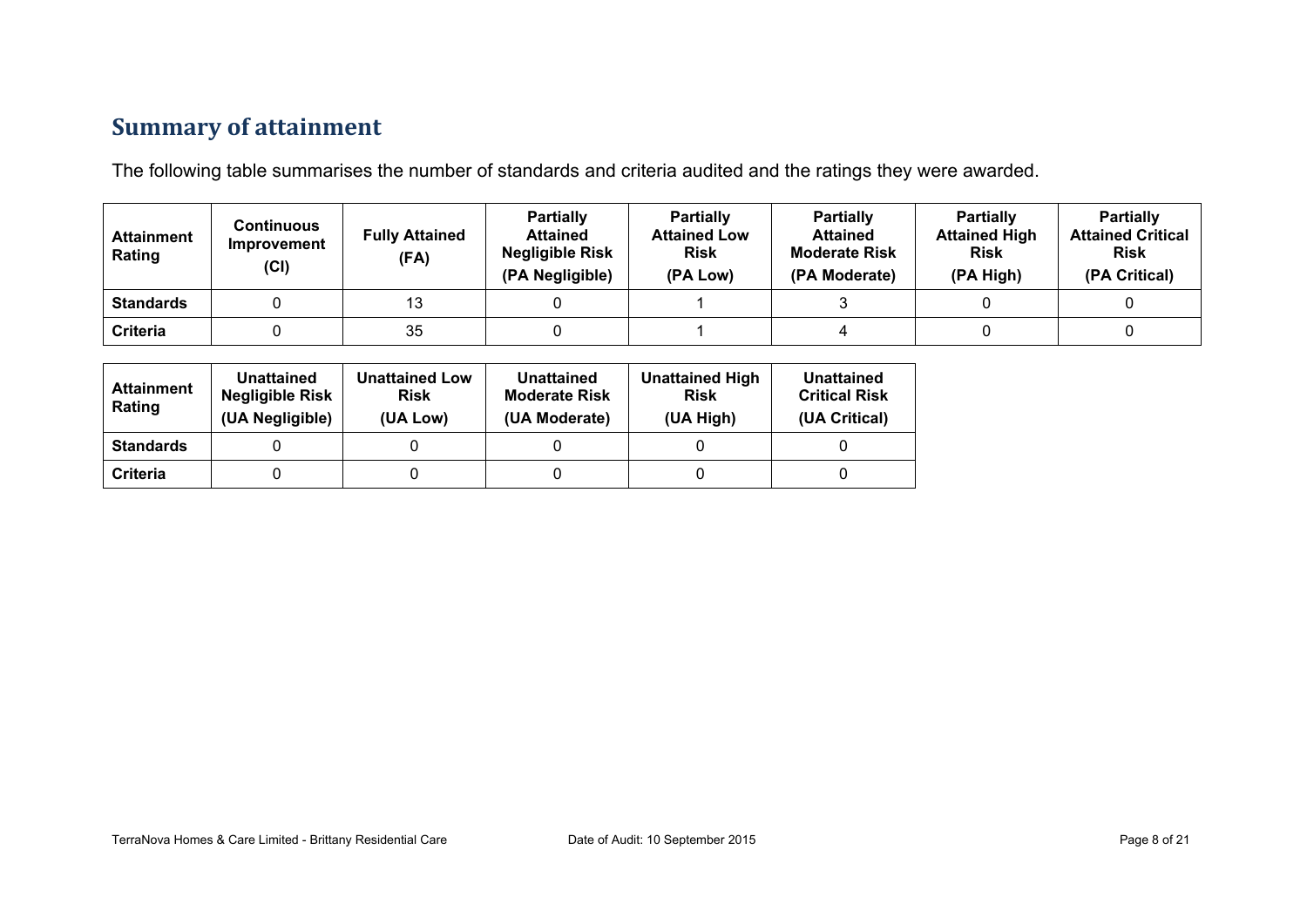# Attainment against the Health and Disability Ser vices Standar ds

The following table contains the results of all the standards assessed by the auditors at this audit. Depending on the services they provide, not all standards are relevant to all providers and not all standards are assessed at every audit.

Please note that Standard 1.3.3: Service Provision Requirements has been removed from this report, as it includes information specific to the healthcare of individual residents. Any corrective actions required relating to this standard, as a result of this audit, are retained and displayed in the next section.

For more information on the standards, please click [here](http://www.health.govt.nz/our-work/regulation-health-and-disability-system/certification-health-care-services/health-and-disability-services-standards).

| For more information on the different types of audits and what they cover please click here. |  |  |
|----------------------------------------------------------------------------------------------|--|--|
|----------------------------------------------------------------------------------------------|--|--|

| The facility manager is responsible for the management of complaints. There are appropriate systems in<br>FA<br>Standard 1.1.13: Complaints<br>place to manage the complaints processes. The complaints register reviewed evidenced there have been<br>Management<br>five complaints received for 2015.<br>The right of the consumer to<br>make a complaint is<br>There have been no investigations by the Ministry of Health, District Health Board, Health and Disability<br>Commissioner, Accident Compensation Corporation (ACC), Coroner or Police since the previous audit.<br>understood, respected, and<br>upheld.<br>Complaints policies and procedures are compliant with Right 10 of the Code of Health and Disability                                                                                                                                                                                                                                                | Standard with desired<br>outcome |
|----------------------------------------------------------------------------------------------------------------------------------------------------------------------------------------------------------------------------------------------------------------------------------------------------------------------------------------------------------------------------------------------------------------------------------------------------------------------------------------------------------------------------------------------------------------------------------------------------------------------------------------------------------------------------------------------------------------------------------------------------------------------------------------------------------------------------------------------------------------------------------------------------------------------------------------------------------------------------------|----------------------------------|
| Services Consumers' Rights (the Code). Systems are in place that ensured residents and their families are<br>advised on entry to the facility of the complaint processes. Residents and families demonstrated an<br>understanding and awareness of these processes. Resident meetings are held two monthly and residents<br>are able to raise any issues during these meetings. Residents and families interviewed and review of<br>resident meeting minutes confirmed this. Review of the collated resident survey for February 2015<br>evidenced residents understand the complaint process and were comfortable making a complaint.<br>The complaint process and forms were observed to be readily accessible and displayed. Quality, staff,<br>infection control, restraint, health and safety and registered nurse meeting minutes evidenced reporting of<br>any complaints is an agenda item. Care staff confirmed information was reported to them via their<br>meetings. |                                  |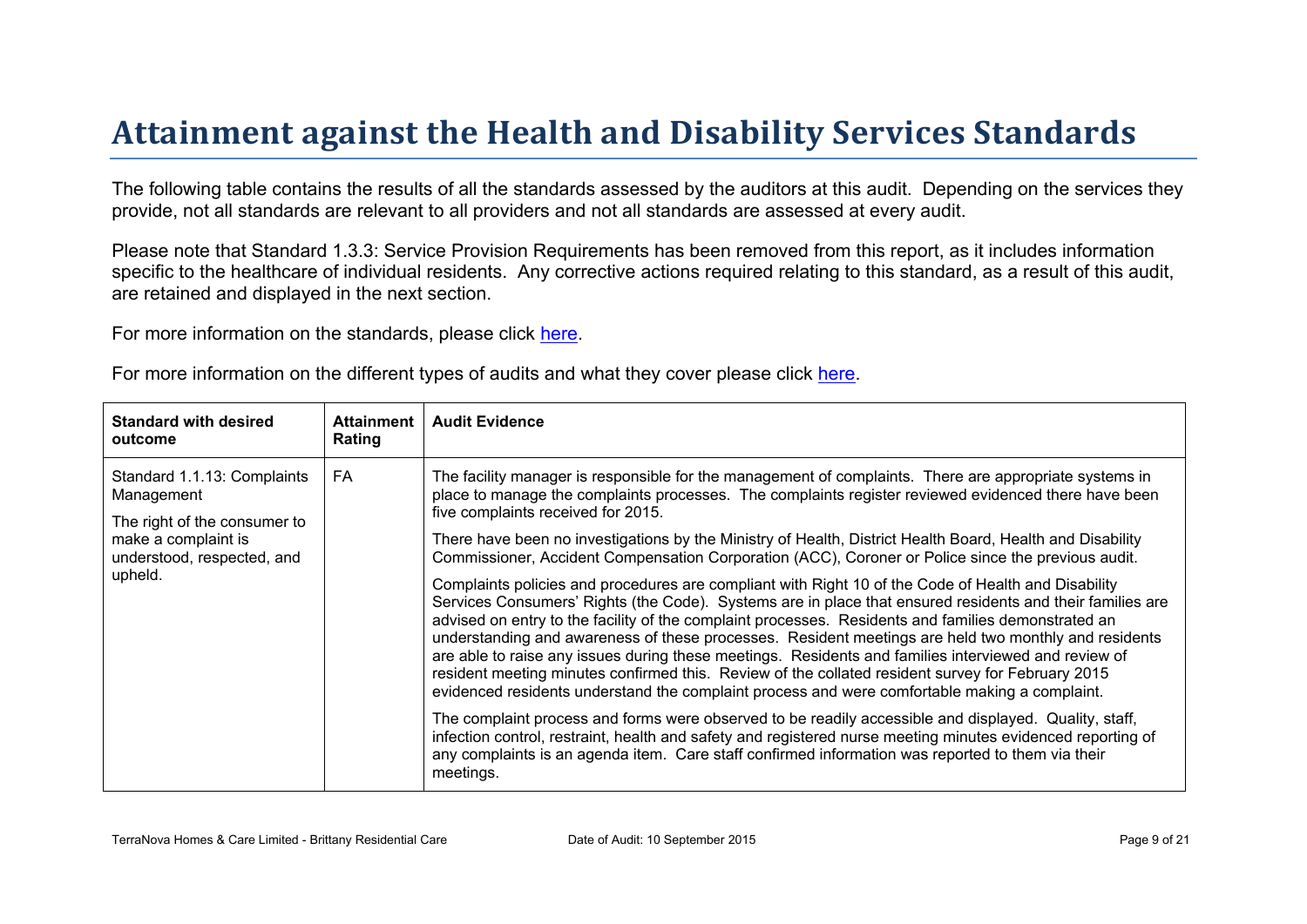| Standard 1.1.9:<br>Communication<br>Service providers<br>communicate effectively with<br>consumers and provide an<br>environment conducive to<br>effective communication. | <b>FA</b> | The service has an open disclosure policy which guides staff around the principles and practice of open<br>disclosure. Education on open disclosure is provided at orientation and as part of the education<br>programme. Staff confirmed their understanding of open disclosure. Communication with family was<br>documented in the residents' progress notes. Incident/accident forms evidenced families were informed<br>when incidents/accidents occurred.<br>Interpreter services are available to residents via staff, family and interpreter services if needed. The clinical<br>coordinator advised they have not required interpreter services.<br>Residents and families confirmed communication with staff is open and effective. Care staff were observed<br>communicating effectively with residents during the audit. Residents' files evidenced residents were<br>consulted and informed of any untoward event or change in care provision and this was included in the<br>multidisciplinary reviews of care. Residents and family responded positively concerning effective<br>communication from the resident survey completed in February 2015.                                                                                                                                                                                                                                                                                                                                                                                                                                                                                                                                                                                    |
|---------------------------------------------------------------------------------------------------------------------------------------------------------------------------|-----------|------------------------------------------------------------------------------------------------------------------------------------------------------------------------------------------------------------------------------------------------------------------------------------------------------------------------------------------------------------------------------------------------------------------------------------------------------------------------------------------------------------------------------------------------------------------------------------------------------------------------------------------------------------------------------------------------------------------------------------------------------------------------------------------------------------------------------------------------------------------------------------------------------------------------------------------------------------------------------------------------------------------------------------------------------------------------------------------------------------------------------------------------------------------------------------------------------------------------------------------------------------------------------------------------------------------------------------------------------------------------------------------------------------------------------------------------------------------------------------------------------------------------------------------------------------------------------------------------------------------------------------------------------------------------------------------------------------------------------------------------------|
| Standard 1.2.1: Governance<br>The governing body of the<br>organisation ensures<br>services are planned,<br>coordinated, and appropriate<br>to the needs of consumers.    | <b>FA</b> | There are established systems in place which define the scope, direction and goals of the organisation, as<br>well as the monitoring and reporting processes against these systems.<br>The service philosophy is in an understandable form and is available to residents and their family /<br>representative and other services involved in referring people to the service. The facility manager shares<br>weekly reports via teleconference with other managers within the TerraNova group. The meetings are<br>facilitated by the chief executive officer (CEO). Meeting minutes include areas of risk, quality improvements,<br>staffing, and occupancy.<br>The facility is managed by a facility manager (FM) who is a registered nurse (RN) and has been in this<br>position for two years. The facility manager is supported by a clinical coordinator who is a registered nurse<br>and was appointed to their current position a year ago. Prior to this appointment, the clinical coordinator was<br>a RN working on the floor. The clinical coordinator is responsible for oversight of clinical care.<br>Review of the clinical coordinator's personal file, the facility manager's education record and interview of the<br>clinical coordinator evidenced education has been taken in relevant areas.<br>Brittany House is certified to provide hospital level and rest home level care. On the day of this audit there<br>were 15 hospital level care residents and 29 rest home level care residents.<br>Families and residents are informed of the scope of services and any liability for payment for items that are<br>not included in the scope of services. This is included in the service agreement and admission agreements. |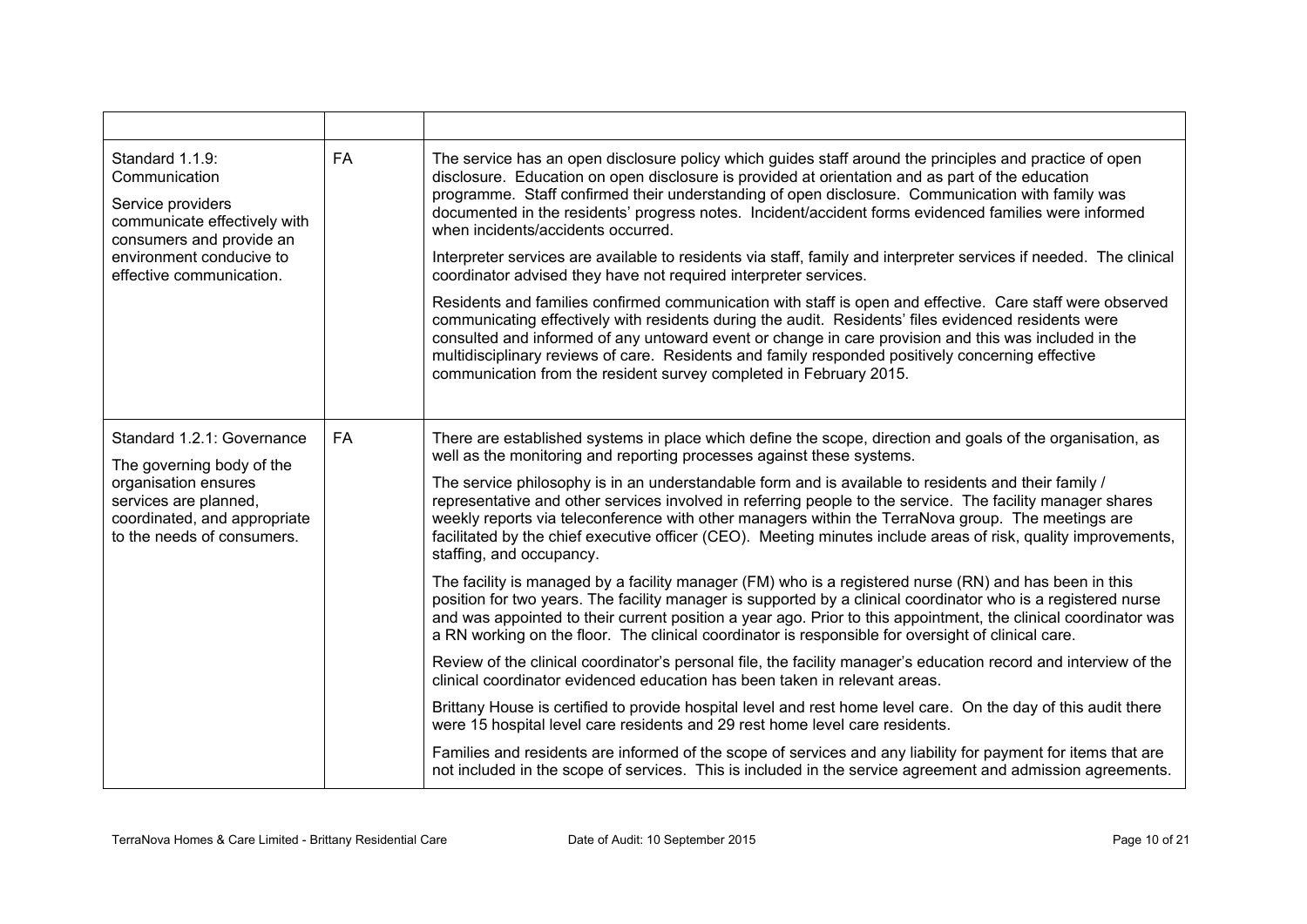| <b>FA</b><br>A quality and risk management plan is used to guide the quality programme and includes goals and<br>Standard 1.2.3: Quality And<br><b>Risk Management Systems</b><br>objectives.<br>The resident satisfaction survey was completed in February 2015 and results indicated that residents were<br>The organisation has an<br>established, documented,<br>highly satisfied with the services provided.<br>and maintained quality and<br>Completed audits for 2014 and 2015, clinical indicators and quality improvement data was recorded on<br>risk management system that<br>reflects continuous quality<br>collated, and comprehensively analysed to identify trends including benchmarking by an external agency.<br>improvement principles.<br>Corrective actions are developed, implemented and reviewed.<br>The facility manager provides weekly reports to the CEO. Meetings are held weekly and minutes were<br>reviewed. The clinical coordinator stated quality data is discussed at the various meetings. Reporting of<br>various clinical indicators and quality and risk issues was sighted in meeting minutes. Care staff reported<br>that copies of meeting minutes are available for them to review in the staff areas.<br>A newsletter is produced from the TerraNova head office which keeps residents and families informed with<br>what is happening within the TerraNova group.<br>Policies and procedures are relevant to the scope and complexity of the service, reflect current accepted<br>good practice, and references legislative requirements. Policies and procedures are reviewed by<br>and procedures provide appropriate guidance for the service delivery.<br>A health and safety manual is available. Risks are identified and there is a hazard register that identifies<br>health and safety risks as well as risks associated with human resources management, legislative<br>compliance, contractual risks and clinical risk. Adverse events are documented on accident/incident forms.<br>Standard 1.2.4: Adverse<br>FA<br>Staff are documenting adverse, unplanned or untoward events on an accident/incident form. Accident and<br><b>Event Reporting</b><br>Corrective action plans to address areas requiring improvement were documented on accident/incident<br>All adverse, unplanned, or<br>forms. Registered nurses undertake assessments of residents following an accident. Neurological<br>untoward events are<br>observations and falls risk assessments are completed following accidents/incidents as appropriate.<br>systematically recorded by |  |                                                                                                                                                                                                                        |
|----------------------------------------------------------------------------------------------------------------------------------------------------------------------------------------------------------------------------------------------------------------------------------------------------------------------------------------------------------------------------------------------------------------------------------------------------------------------------------------------------------------------------------------------------------------------------------------------------------------------------------------------------------------------------------------------------------------------------------------------------------------------------------------------------------------------------------------------------------------------------------------------------------------------------------------------------------------------------------------------------------------------------------------------------------------------------------------------------------------------------------------------------------------------------------------------------------------------------------------------------------------------------------------------------------------------------------------------------------------------------------------------------------------------------------------------------------------------------------------------------------------------------------------------------------------------------------------------------------------------------------------------------------------------------------------------------------------------------------------------------------------------------------------------------------------------------------------------------------------------------------------------------------------------------------------------------------------------------------------------------------------------------------------------------------------------------------------------------------------------------------------------------------------------------------------------------------------------------------------------------------------------------------------------------------------------------------------------------------------------------------------------------------------------------------------------------------------------------------------------------------------------------------------------------------------------------------------------------------------------|--|------------------------------------------------------------------------------------------------------------------------------------------------------------------------------------------------------------------------|
|                                                                                                                                                                                                                                                                                                                                                                                                                                                                                                                                                                                                                                                                                                                                                                                                                                                                                                                                                                                                                                                                                                                                                                                                                                                                                                                                                                                                                                                                                                                                                                                                                                                                                                                                                                                                                                                                                                                                                                                                                                                                                                                                                                                                                                                                                                                                                                                                                                                                                                                                                                                                                      |  |                                                                                                                                                                                                                        |
|                                                                                                                                                                                                                                                                                                                                                                                                                                                                                                                                                                                                                                                                                                                                                                                                                                                                                                                                                                                                                                                                                                                                                                                                                                                                                                                                                                                                                                                                                                                                                                                                                                                                                                                                                                                                                                                                                                                                                                                                                                                                                                                                                                                                                                                                                                                                                                                                                                                                                                                                                                                                                      |  |                                                                                                                                                                                                                        |
|                                                                                                                                                                                                                                                                                                                                                                                                                                                                                                                                                                                                                                                                                                                                                                                                                                                                                                                                                                                                                                                                                                                                                                                                                                                                                                                                                                                                                                                                                                                                                                                                                                                                                                                                                                                                                                                                                                                                                                                                                                                                                                                                                                                                                                                                                                                                                                                                                                                                                                                                                                                                                      |  | various registers and forms both hard copy and electronically. Quality improvement data is being collected,                                                                                                            |
|                                                                                                                                                                                                                                                                                                                                                                                                                                                                                                                                                                                                                                                                                                                                                                                                                                                                                                                                                                                                                                                                                                                                                                                                                                                                                                                                                                                                                                                                                                                                                                                                                                                                                                                                                                                                                                                                                                                                                                                                                                                                                                                                                                                                                                                                                                                                                                                                                                                                                                                                                                                                                      |  |                                                                                                                                                                                                                        |
|                                                                                                                                                                                                                                                                                                                                                                                                                                                                                                                                                                                                                                                                                                                                                                                                                                                                                                                                                                                                                                                                                                                                                                                                                                                                                                                                                                                                                                                                                                                                                                                                                                                                                                                                                                                                                                                                                                                                                                                                                                                                                                                                                                                                                                                                                                                                                                                                                                                                                                                                                                                                                      |  |                                                                                                                                                                                                                        |
|                                                                                                                                                                                                                                                                                                                                                                                                                                                                                                                                                                                                                                                                                                                                                                                                                                                                                                                                                                                                                                                                                                                                                                                                                                                                                                                                                                                                                                                                                                                                                                                                                                                                                                                                                                                                                                                                                                                                                                                                                                                                                                                                                                                                                                                                                                                                                                                                                                                                                                                                                                                                                      |  | management and are current. Staff confirmed that they are advised of updated policies and that the policies                                                                                                            |
|                                                                                                                                                                                                                                                                                                                                                                                                                                                                                                                                                                                                                                                                                                                                                                                                                                                                                                                                                                                                                                                                                                                                                                                                                                                                                                                                                                                                                                                                                                                                                                                                                                                                                                                                                                                                                                                                                                                                                                                                                                                                                                                                                                                                                                                                                                                                                                                                                                                                                                                                                                                                                      |  |                                                                                                                                                                                                                        |
|                                                                                                                                                                                                                                                                                                                                                                                                                                                                                                                                                                                                                                                                                                                                                                                                                                                                                                                                                                                                                                                                                                                                                                                                                                                                                                                                                                                                                                                                                                                                                                                                                                                                                                                                                                                                                                                                                                                                                                                                                                                                                                                                                                                                                                                                                                                                                                                                                                                                                                                                                                                                                      |  | incident forms are reviewed by the facility manager and clinical coordinator and signed off when completed.                                                                                                            |
| the service and reported to<br>affected consumers and<br>any change in the resident's condition. Residents and family confirmed this.<br>where appropriate their<br>family/whānau of choice in an<br>Staff confirmed they are made aware of their responsibilities for completion of adverse events through job                                                                                                                                                                                                                                                                                                                                                                                                                                                                                                                                                                                                                                                                                                                                                                                                                                                                                                                                                                                                                                                                                                                                                                                                                                                                                                                                                                                                                                                                                                                                                                                                                                                                                                                                                                                                                                                                                                                                                                                                                                                                                                                                                                                                                                                                                                      |  | There is an open disclosure policy. There was documented evidence of communication with family and the<br>GP on the accident/incident form and in residents' progress notes following an adverse event and if there is |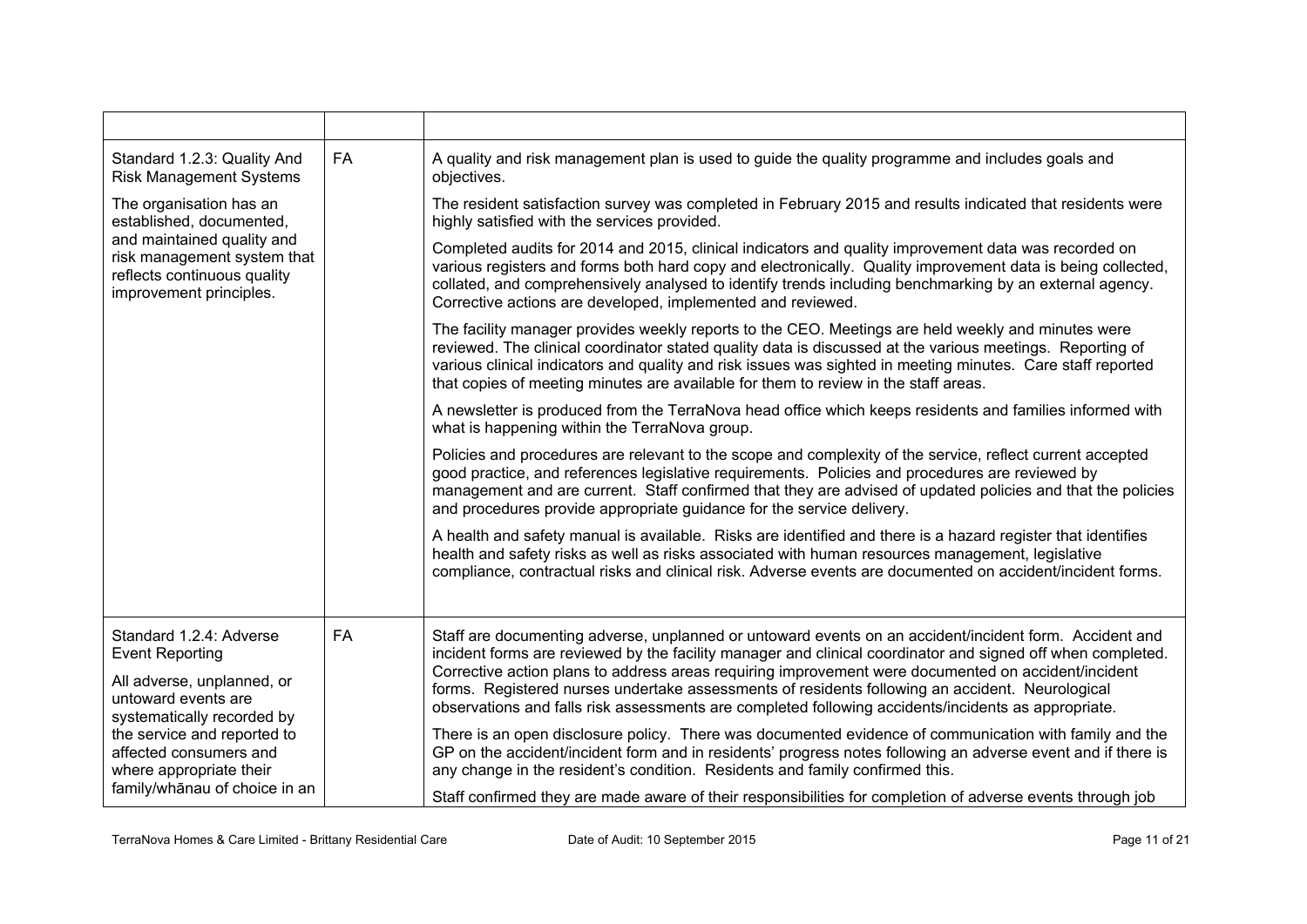| open manner.                                                                                                                                                                                           |           | descriptions and policies and procedures. Staff also confirmed they are completing accident / incident forms<br>for adverse events. Policy and procedures comply with essential notification reporting (e.g., health and<br>safety, human resources, infection control).<br>The facility manager via phone reported no essential notifications have had to be made to external agencies<br>since the previous audit.                                                                                                                                                                                                                                                                                                                                                                                                                                                                                                                                                                                                                                                                                                                                                                                                                                                                                                                                                                                                                                                                                                                                                                                                                                                                                                                                                     |
|--------------------------------------------------------------------------------------------------------------------------------------------------------------------------------------------------------|-----------|--------------------------------------------------------------------------------------------------------------------------------------------------------------------------------------------------------------------------------------------------------------------------------------------------------------------------------------------------------------------------------------------------------------------------------------------------------------------------------------------------------------------------------------------------------------------------------------------------------------------------------------------------------------------------------------------------------------------------------------------------------------------------------------------------------------------------------------------------------------------------------------------------------------------------------------------------------------------------------------------------------------------------------------------------------------------------------------------------------------------------------------------------------------------------------------------------------------------------------------------------------------------------------------------------------------------------------------------------------------------------------------------------------------------------------------------------------------------------------------------------------------------------------------------------------------------------------------------------------------------------------------------------------------------------------------------------------------------------------------------------------------------------|
| Standard 1.2.7: Human<br>Resource Management<br>Human resource<br>management processes are<br>conducted in accordance<br>with good employment<br>practice and meet the<br>requirements of legislation. | <b>FA</b> | Written policies and procedures in relation to human resources management are available. The skills and<br>knowledge required for each position is documented in job descriptions which outline accountability,<br>responsibilities and authority. These were reviewed on staff files along with employment agreements,<br>reference checks, police vetting and completed orientations. Annual practising certificates are current for all<br>staff and contractors that require them to practice.<br>The facility manager is responsible for the education programme and the programmes for 2014 and 2015<br>were reviewed. Education sessions are provided at least monthly. Individual staff attendance records for<br>each education session evidenced ongoing education is provided. Competency assessment questionnaires<br>are current for medication management and restraint management.<br>Care staff have either completed or commenced the New Zealand Qualifications Authority approved aged<br>care education modules. Staff are also supported to complete education via external education providers.<br>An appraisal schedule is in place and current staff appraisals were sighted on staff files held electronically.<br>An orientation/induction programme is available and new staff are required to complete this prior to their<br>commencement of care to residents. The entire orientation process, including completion of competencies,<br>takes up to three months to complete and staff performance is reviewed at the end of this period.<br>Orientation for staff covers the essential components of the service provided. Care staff confirmed they<br>have completed an orientation, including competency assessments (as appropriate). |
| Standard 1.2.8: Service<br><b>Provider Availability</b><br>Consumers receive timely,<br>appropriate, and safe service<br>from suitably qualified/skilled<br>and/or experienced service<br>providers.   | FA        | There is a documented rationale in place for determining service provider levels and skill mix in order to<br>provide safe service delivery. Registered nurse cover is provided 24 hours a day, seven days a week. On<br>call after hours are provided by the facility manager and clinical coordinator. The minimum number of staff<br>on duty is during the night and consists of one RN and two caregivers.<br>Care staff interviewed reported there is adequate staff available and that they are able to get through their<br>work. All registered nurses and other staff including those who drive the facility's mobility van have a current<br>first aid certificate. Residents and families reported staff provide them with adequate care.                                                                                                                                                                                                                                                                                                                                                                                                                                                                                                                                                                                                                                                                                                                                                                                                                                                                                                                                                                                                                     |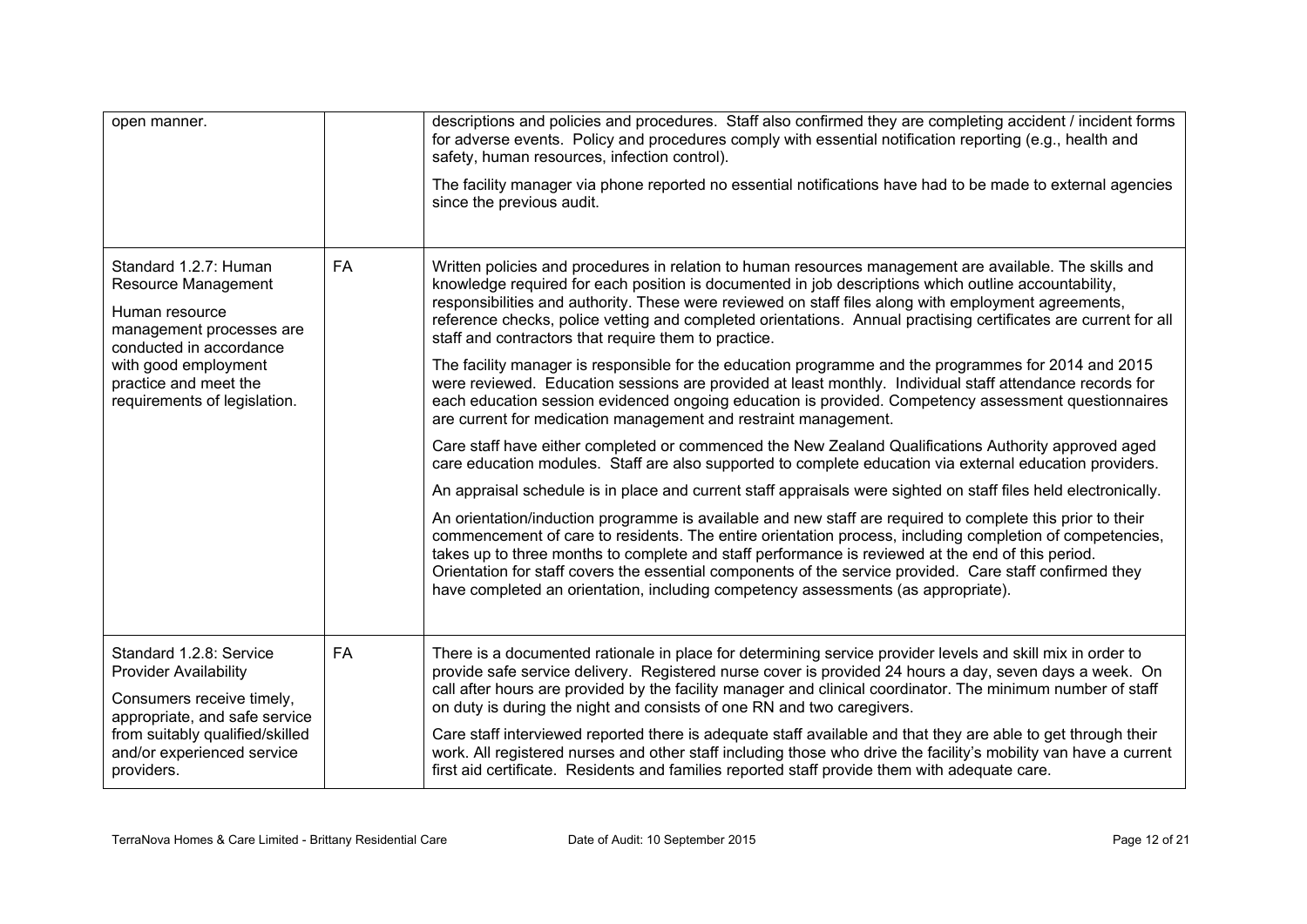| Standard 1.3.12: Medicine<br>Management<br>Consumers receive<br>medicines in a safe and<br>timely manner that complies<br>with current legislative<br>requirements and safe<br>practice guidelines.        | PA<br>Moderate | All staff administering medication in the facility (registered nurses, enrolled nurses and senior caregivers)<br>have been assessed as competent in medication administration. An observation of a medication round<br>confirmed that medications were administered safely and appropriately. The pharmacy supplies medications<br>to the service using the robotic system. Medication standing orders are not used by the service.<br>A number of aspects of medication management were not consistent with legislative requirements and/or<br>best practice (that is, medicine reconciliation, the monitoring of the medication fridge temperature, weekly<br>checks of the controlled drugs register, expired medications not returned to the pharmacy, the<br>documentation of three-monthly medication reviews, the recording of resident allergy status on the<br>medication record, and the administration of medication as prescribed). Systems and processes are not in<br>place to ensure the safety of residents who are self-medicating.                                                                                                                                                                                                                                                                                                                                                                                                                                                                                                                                                                                                                                                                                  |
|------------------------------------------------------------------------------------------------------------------------------------------------------------------------------------------------------------|----------------|---------------------------------------------------------------------------------------------------------------------------------------------------------------------------------------------------------------------------------------------------------------------------------------------------------------------------------------------------------------------------------------------------------------------------------------------------------------------------------------------------------------------------------------------------------------------------------------------------------------------------------------------------------------------------------------------------------------------------------------------------------------------------------------------------------------------------------------------------------------------------------------------------------------------------------------------------------------------------------------------------------------------------------------------------------------------------------------------------------------------------------------------------------------------------------------------------------------------------------------------------------------------------------------------------------------------------------------------------------------------------------------------------------------------------------------------------------------------------------------------------------------------------------------------------------------------------------------------------------------------------------------------------------------------------------------------------------------------------------------|
| Standard 1.3.13: Nutrition,<br>Safe Food, And Fluid<br>Management<br>A consumer's individual food,<br>fluids and nutritional needs<br>are met where this service is<br>a component of service<br>delivery. | FA             | Experienced and well-qualified staff are responsible for food services within the facility. Resident<br>satisfaction with food is monitored through the annual resident survey, and through informal feedback from<br>residents, families and staff. The chef also advised that she undertakes regular 'taste tests' with residents in<br>the Hub.<br>On inspection, the kitchen was well maintained, clean and tidy. The procurement of food and food storage<br>complied with all current legislation. Food in the fridge and freezers was dated and covered. Records were<br>sighted of the recording of food temperatures prior to meals being served to residents. Cleaning schedules<br>were sighted. The fridge and freezer temperatures are monitored daily, and records of this monitoring<br>confirmed temperatures remained within recommended ranges.<br>The kitchen caters for a range of nutritional requirements, including diabetic, vegetarian, soft and puree<br>diets. Specialised crockery and cutlery, such as lip plates and feeding cups, are available to promote<br>resident independence. A dietary profile is completed when residents are admitted and details of their<br>likes/dislikes and special nutritional needs recorded on the kitchen whiteboard. The service runs a four<br>weekly menu, including summer and winter options, as supplied by TerraNova. The chef described how<br>individual dietary preferences are accommodated. Two large dining rooms are available for residents or they<br>may have meals in their own room if they wish.<br>Residents reported that they enjoyed their meals, and that alternatives were available to them if they didn't<br>like what was on the menu. |
| Standard 1.3.6: Service                                                                                                                                                                                    | PA             | Registered nurses are on duty 24 hours a day who provide support and guidance for care delivery staff. A                                                                                                                                                                                                                                                                                                                                                                                                                                                                                                                                                                                                                                                                                                                                                                                                                                                                                                                                                                                                                                                                                                                                                                                                                                                                                                                                                                                                                                                                                                                                                                                                                              |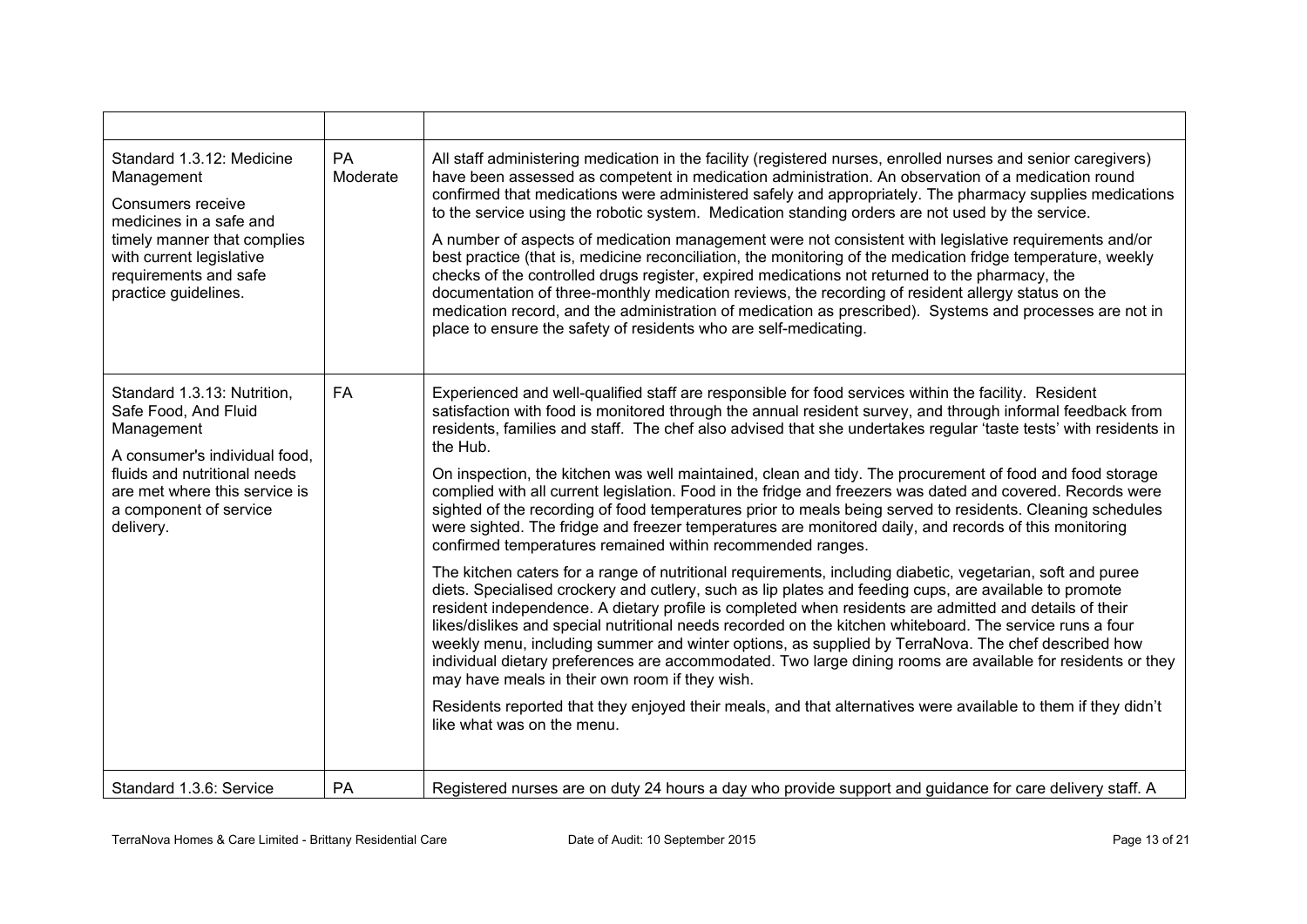| Delivery/Interventions<br>Consumers receive adequate<br>and appropriate services in<br>order to meet their assessed<br>needs and desired outcomes.                                                                                      | Moderate       | doctor, who visits the service at least weekly, expressed satisfaction with the standard of care provided to<br>residents, and of being advised in a timely manner if residents' needs changed. Residents and family<br>members interviewed also stated they were happy with the care being delivered by the service.<br>The clinical coordinator advised that all interRAI assessments, which incorporate a range of clinical<br>assessments such as falls risk and pressure area risk, were current. There is no formal assessment of<br>residents' pain levels and/or the effectiveness of their pain medication.<br>Refer also to criterion 1.3.12.1 and to Tracer 2, criterion 1.3.3.1.                                                                                                                                                                                                                                                                                                                                                                                                                                                                                                                                                                                                                                                                                                                                                                                                                                    |
|-----------------------------------------------------------------------------------------------------------------------------------------------------------------------------------------------------------------------------------------|----------------|---------------------------------------------------------------------------------------------------------------------------------------------------------------------------------------------------------------------------------------------------------------------------------------------------------------------------------------------------------------------------------------------------------------------------------------------------------------------------------------------------------------------------------------------------------------------------------------------------------------------------------------------------------------------------------------------------------------------------------------------------------------------------------------------------------------------------------------------------------------------------------------------------------------------------------------------------------------------------------------------------------------------------------------------------------------------------------------------------------------------------------------------------------------------------------------------------------------------------------------------------------------------------------------------------------------------------------------------------------------------------------------------------------------------------------------------------------------------------------------------------------------------------------|
| Standard 1.3.7: Planned<br><b>Activities</b><br>Where specified as part of<br>the service delivery plan for a<br>consumer, activity<br>requirements are appropriate<br>to their needs, age, culture,<br>and the setting of the service. | <b>FA</b>      | An enthusiastic, full-time activities coordinator, with more than 12 years' experience in this role, leads the<br>diversional therapy service. She is supported by a diversional therapy assistant for an additional 12.5 hours<br>weekly. A large central activities area, known as the Hub, is available for a range of group activities, such as<br>entertainment, movies and discussion groups.<br>Shortly after admission residents' previous and current interests are assessed, an individual activity plan is<br>completed within three weeks and reviewed six monthly, as confirmed in resident records. These plans help<br>inform the development of the activity programme.<br>A written activity programme is provided to residents each weekly, and also promoted on several<br>whiteboards around the facility. Activities available to residents during the week of the audit included bingo,<br>board games, a range of clubs (such as mosaic club, singalong club, art club), twice-weekly outings, a daily<br>discussion group, movies, entertainers, a pamper trolley and exercises. The activities coordinator meets<br>with residents at the start of each year to confirm the activities programme is meeting their needs, and<br>residents are also consulted about the activities programme at their bi-monthly meetings.<br>Residents spoke very highly of their enjoyment of the activities programme, with several residents proudly<br>displaying work they had completed as part of the art club. |
| Standard 1.3.8: Evaluation<br>Consumers' service delivery<br>plans are evaluated in a<br>comprehensive and timely<br>manner.                                                                                                            | PA<br>Moderate | Resident's regular nursing care plans were generally evaluated in a timely manner, although two resident<br>care plans reviewed were not evaluated within the required timeframes. Refer to criterion 1.3.3.3.<br>Evaluations are now being completed electronically, with hard-copy evaluation summary sheets sighted in a<br>number of resident files. These evaluations were resident-centred and indicated progress towards achieving<br>identified goals. The evaluation of resident wounds was well-documented. Nursing care plans and/or short<br>term care plans were not developed in response to changes in residents' conditions.                                                                                                                                                                                                                                                                                                                                                                                                                                                                                                                                                                                                                                                                                                                                                                                                                                                                                    |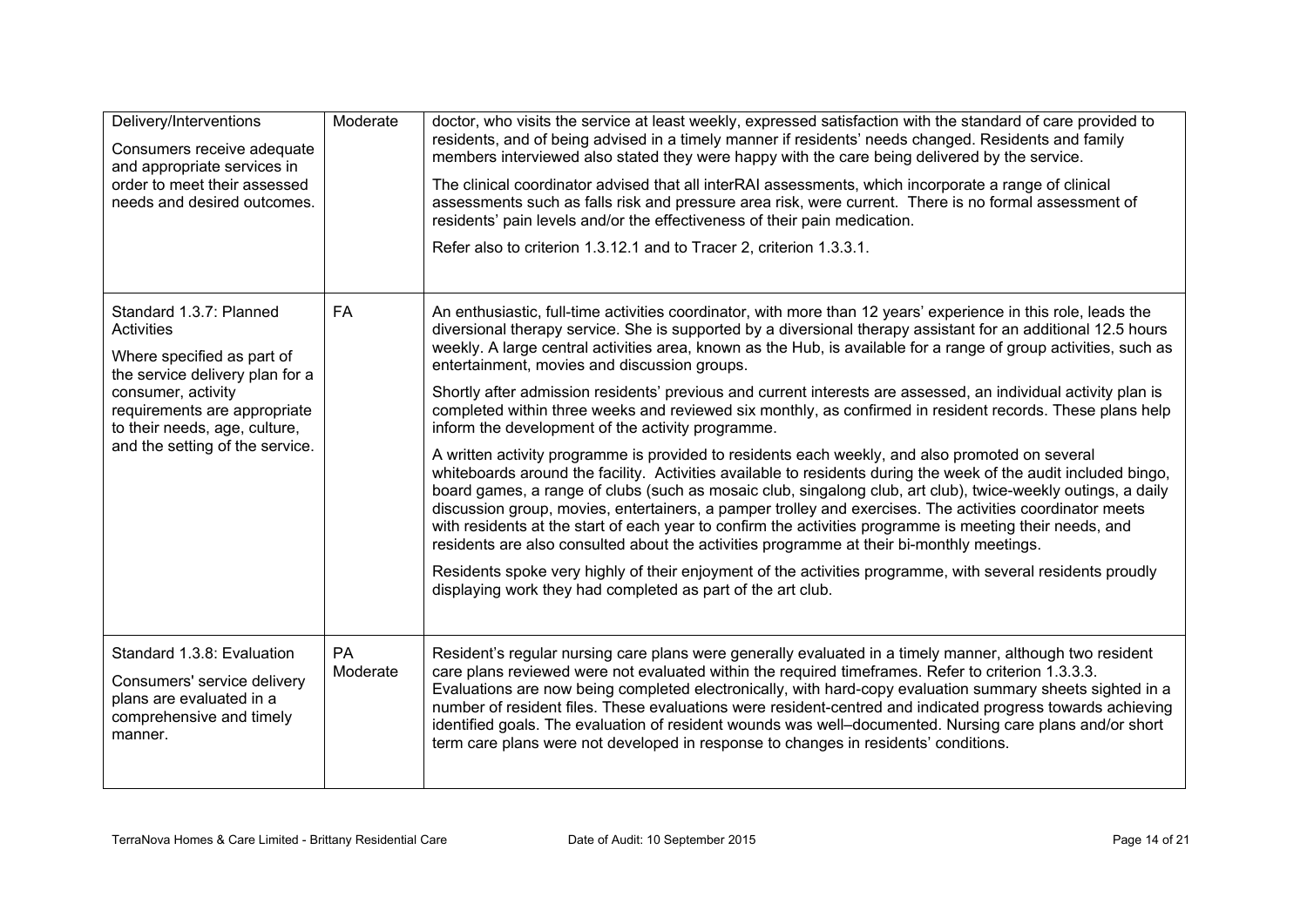| Standard 1.4.2: Facility<br>Specifications<br>Consumers are provided with<br>an appropriate, accessible<br>physical environment and<br>facilities that are fit for their<br>purpose.                                     | <b>FA</b> | A current building warrant of fitness was displayed at the entrance to the facility that expires 1 January 2016.                                                                                                                                                                                                                                                                                                                                                                                                                                                                                                                                                                                                                                                                                                                                                                                                                          |
|--------------------------------------------------------------------------------------------------------------------------------------------------------------------------------------------------------------------------|-----------|-------------------------------------------------------------------------------------------------------------------------------------------------------------------------------------------------------------------------------------------------------------------------------------------------------------------------------------------------------------------------------------------------------------------------------------------------------------------------------------------------------------------------------------------------------------------------------------------------------------------------------------------------------------------------------------------------------------------------------------------------------------------------------------------------------------------------------------------------------------------------------------------------------------------------------------------|
| Standard 1.4.6: Cleaning And<br><b>Laundry Services</b><br>Consumers are provided with<br>safe and hygienic cleaning<br>and laundry services<br>appropriate to the setting in<br>which the service is being<br>provided. | FA        | The effectiveness of the cleaning and laundry services is audited via the internal audit programme and<br>completed audits were reviewed. The cleaner was interviewed and described the cleaning processes.<br>Observation evidenced different coloured cloths and mop heads for cleaning bathrooms and bedroom floors<br>are in use. The requirement from the previous audit has been addressed.                                                                                                                                                                                                                                                                                                                                                                                                                                                                                                                                         |
| Standard 3.5: Surveillance<br>Surveillance for infection is<br>carried out in accordance<br>with agreed objectives,<br>priorities, and methods that<br>have been specified in the<br>infection control programme.        | FA        | The surveillance of infection is well-managed by the service. Data is collected related to a range of<br>infections, including wound, skin, urinary tract, upper and lower respiratory tract, gastrointestinal and eye<br>infections. This data is entered onto the TerraNova electronic database system. Reports are generated<br>monthly, data graphed, analysed for trends and any potential or actual issues identified and responded to.<br>The infection control coordinator reported that surveillance information is reported to the facility manager<br>monthly. Surveillance information is also reported at the monthly staff meetings, as sighted in meeting<br>minutes, and staff can also access the infection control folder at any time. Surveillance data is also<br>discussed with the organisation's clinical operations manager on a regular basis and benchmarked quarterly<br>with an external benchmarking agency. |
| Standard 2.1.1: Restraint<br>minimisation<br>Services demonstrate that<br>the use of restraint is actively<br>minimised.                                                                                                 | FA        | Documented systems are in place to ensure the use of restraint is actively minimised. There were three<br>residents using restraint and four residents using an enabler at the time of the audit. The clinical coordinator<br>reported the restraint approval group forms part of the RN forum and all residents using restraint are<br>reviewed. The TerraNova restraint minimisation steering group meets via teleconference three monthly. In-<br>service education relating to restraint and challenging behaviour has been provided to all staff. Restraint<br>usage is an agenda item for the quality/staff meetings. Care staff demonstrated good knowledge of restraint<br>and enabler processes. Residents' files evidenced completed documentation relating to restraint and                                                                                                                                                    |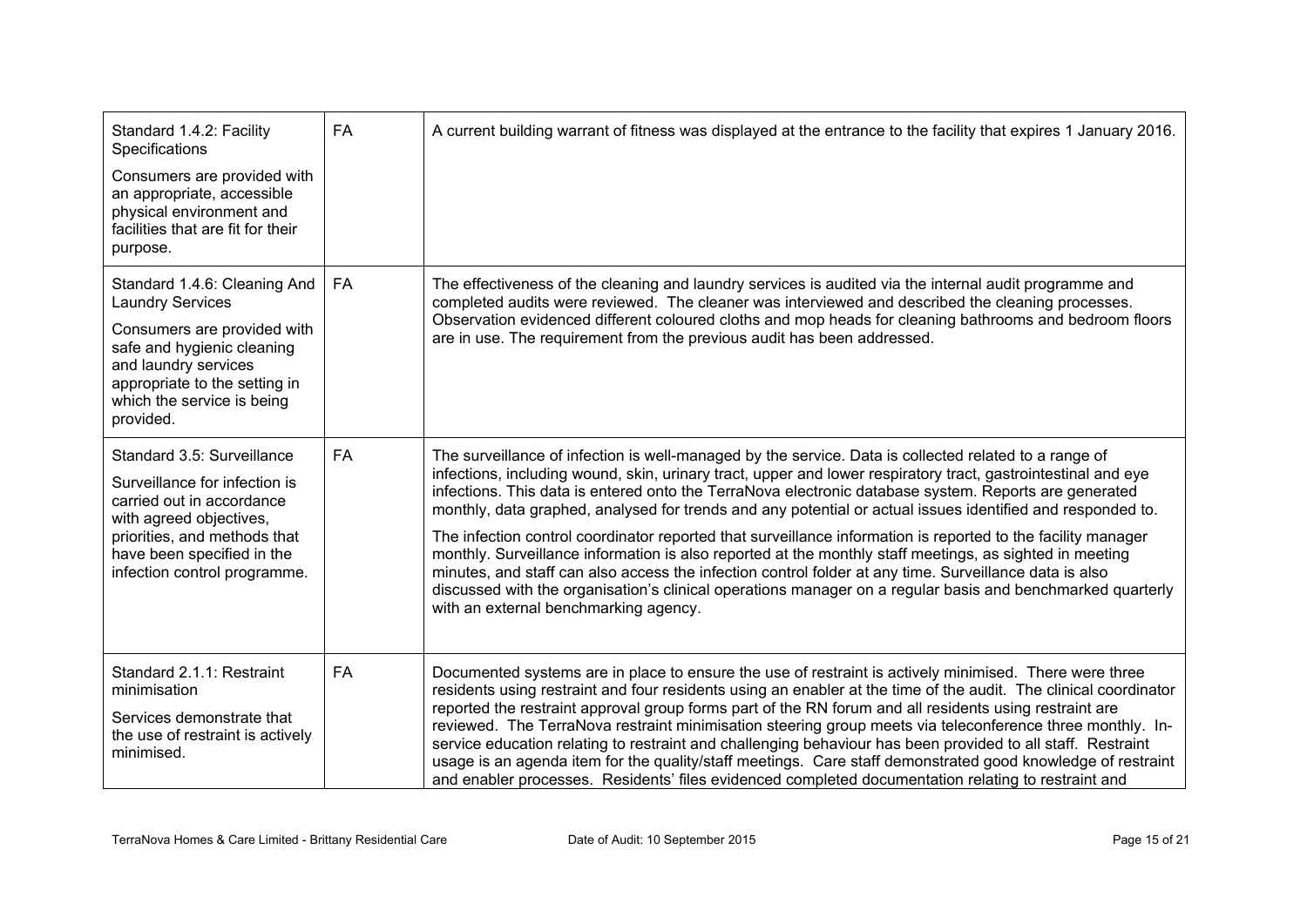|  | enabler use. |
|--|--------------|
|  |              |
|  |              |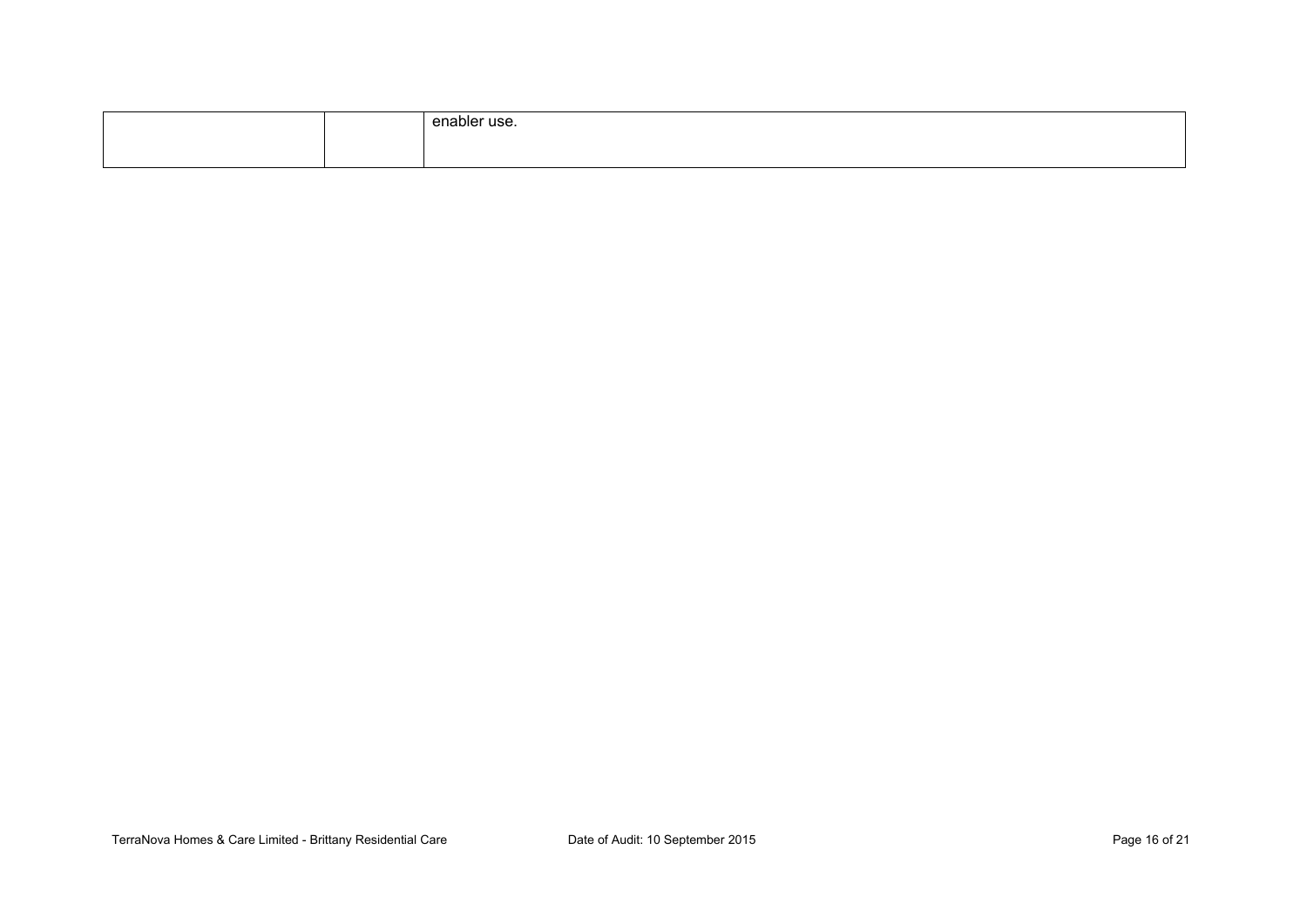## **Specific results for criterion where corrective actions are required**

Where a standard is rated partially attained (PA) or unattained (UA) specific corrective actions are recorded under the relevant criteria for the standard. The following table contains the criterion where corrective actions have been recorded.

Criterion can be linked to the relevant standard by looking at the code. For example, a Criterion 1.1.1.1: Service providers demonstrate knowledge and understanding of consumer rights and obligations, and incorporate them as part of their everyday practice relates to Standard 1.1.1: Consumer Rights During Service Delivery in Outcome 1.1: Consumer Rights.

If there is a message "no data to display" instead of a table, then no corrective actions were required as a result of this audit.

| <b>Criterion with</b><br>desired outcome                                                                                                                                                                                                                          | <b>Attainment</b><br>Rating | <b>Audit Evidence</b>                                                                                                                                                                                                                                                                                                                                                                                                                                                                                                                                                                                                                                                                                                                                                                                                                                                                                         | <b>Audit Finding</b>                                                                                                                                                                                                                                                                                                                                                                                               | <b>Corrective</b><br>action<br>required<br>and<br>timeframe<br>for<br>completion<br>(days)                                                    |
|-------------------------------------------------------------------------------------------------------------------------------------------------------------------------------------------------------------------------------------------------------------------|-----------------------------|---------------------------------------------------------------------------------------------------------------------------------------------------------------------------------------------------------------------------------------------------------------------------------------------------------------------------------------------------------------------------------------------------------------------------------------------------------------------------------------------------------------------------------------------------------------------------------------------------------------------------------------------------------------------------------------------------------------------------------------------------------------------------------------------------------------------------------------------------------------------------------------------------------------|--------------------------------------------------------------------------------------------------------------------------------------------------------------------------------------------------------------------------------------------------------------------------------------------------------------------------------------------------------------------------------------------------------------------|-----------------------------------------------------------------------------------------------------------------------------------------------|
| Criterion 1.3.12.1<br>A medicines<br>management system<br>is implemented to<br>manage the safe and<br>appropriate<br>prescribing,<br>dispensing,<br>administration,<br>review, storage,<br>disposal, and<br>medicine<br>reconciliation in<br>order to comply with | <b>PA</b><br>Moderate       | All staff administering medications have completed medication<br>competency assessments, as sighted in staff files. During the<br>audit visits, medications were stored securely, and the<br>medication room was well organised. Medications are returned<br>to the pharmacy when no longer required. An observation of a<br>medication round confirmed that medication was being safely<br>and appropriately administered. Medication administration<br>records included details of staff administering the medications.<br>All of the 16 medication charts reviewed contained a current<br>photograph of the resident, medications were appropriately<br>prescribed, discontinued medications initialled and dated,<br>medication administration records were complete for all regular<br>medication and the medication charts were legible. Three<br>medication charts had no documentation related to the | Various aspects of medication<br>management do not comply with<br>statutory requirements and/or best<br>practice guidelines.<br>1. There was no documented<br>evidence of medicine<br>reconciliation when medications<br>were received from the pharmacy.<br>2. There was gaps in the<br>recording/monitoring of the<br>medication fridge temperature<br>over during August and for the<br>beginning of September. | All aspects<br>of the<br>medication<br>management<br>system<br>comply with<br>legislative<br>requirements<br>and best<br>practice.<br>90 days |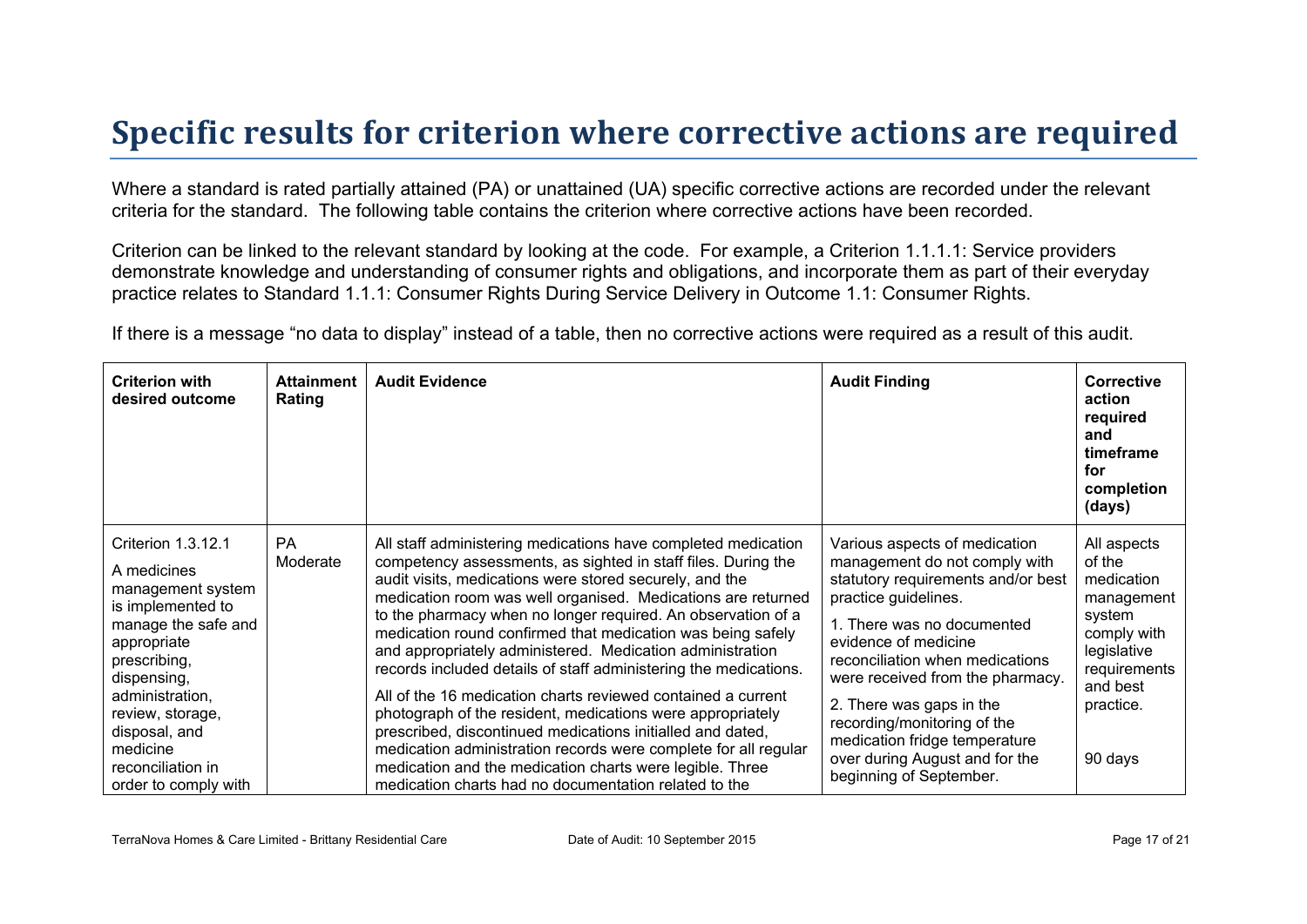| legislation, protocols,<br>and guidelines.                                                                      |                | resident's allergy status, and three charts had no evidence of a<br>three-monthly medication review by their doctor.<br>A registered nurse explained that all medication is checked by<br>a registered nurse when it arrives from the pharmacy, but no<br>evidence was sighted to confirm checking had taken place.<br>The documentation recording the weekly temperature checking<br>of the medication fridge was incomplete, with several entries<br>missing for the month of August, and no entry for the current<br>month.<br>The date of first use of eye drops was recorded on those<br>products currently in use. All medication on the medication<br>trolleys and in the stock cupboards were within current use-by<br>dates, but two medications kept under refrigeration had<br>expired.<br>Although evidence was sighted of six-monthly checks of the<br>controlled drug register by the pharmacist, the required weekly<br>checks of the register by facility staff were not consistently<br>recorded over the last two months, with several entries missing.<br>One resident was prescribed pro ra nata (as required) insulin to<br>be given when blood sugar levels exceeded a specified level.<br>The documentation of the resident's regular blood sugar<br>monitoring indicated that this additional insulin would have<br>been required on three separate occasions since February this<br>year. There was no evidence available to confirm this<br>medication had been given, although the administration records<br>for all regular medications were complete. | 3. The record of weekly checking<br>of the controlled drug register over<br>the past two months was<br>incomplete.<br>4. Two medications past their<br>expiry date had not been returned<br>to the pharmacy.<br>5. Medication allergy status was<br>not recorded on three resident<br>medication charts.<br>6. In three medication charts,<br>records of three-monthly<br>medication reviews by the doctor<br>were incomplete.<br>7. There was no evidence of pro<br>ra nata (as required) medication<br>being administered to one<br>resident in accordance with their<br>medication prescription. |                                                                                     |
|-----------------------------------------------------------------------------------------------------------------|----------------|------------------------------------------------------------------------------------------------------------------------------------------------------------------------------------------------------------------------------------------------------------------------------------------------------------------------------------------------------------------------------------------------------------------------------------------------------------------------------------------------------------------------------------------------------------------------------------------------------------------------------------------------------------------------------------------------------------------------------------------------------------------------------------------------------------------------------------------------------------------------------------------------------------------------------------------------------------------------------------------------------------------------------------------------------------------------------------------------------------------------------------------------------------------------------------------------------------------------------------------------------------------------------------------------------------------------------------------------------------------------------------------------------------------------------------------------------------------------------------------------------------------------------------------------------------------------------------|-----------------------------------------------------------------------------------------------------------------------------------------------------------------------------------------------------------------------------------------------------------------------------------------------------------------------------------------------------------------------------------------------------------------------------------------------------------------------------------------------------------------------------------------------------------------------------------------------------|-------------------------------------------------------------------------------------|
| Criterion 1.3.12.5<br>The facilitation of<br>safe self-<br>administration of<br>medicines by<br>consumers where | PA<br>Moderate | Two residents are currently self-medicating. One resident self-<br>medicates inhalers only with all their other medication<br>administered by staff. The resident has not been assessed as<br>competent in relation to self-medicating inhalers and there are<br>no documented systems in place to ensure the medication is<br>taken as prescribed.<br>A second resident self-medicates all their medication. An initial                                                                                                                                                                                                                                                                                                                                                                                                                                                                                                                                                                                                                                                                                                                                                                                                                                                                                                                                                                                                                                                                                                                                                           | The management of resident self-<br>medication is not consistent with<br>best practice. One resident had<br>not been assessed as competent<br>in relation to the self-medication of<br>inhalers. A second resident, who<br>self-medicated all medications,                                                                                                                                                                                                                                                                                                                                          | Systems are<br>in place to<br>ensure that<br>residents<br>safely self-<br>medicate. |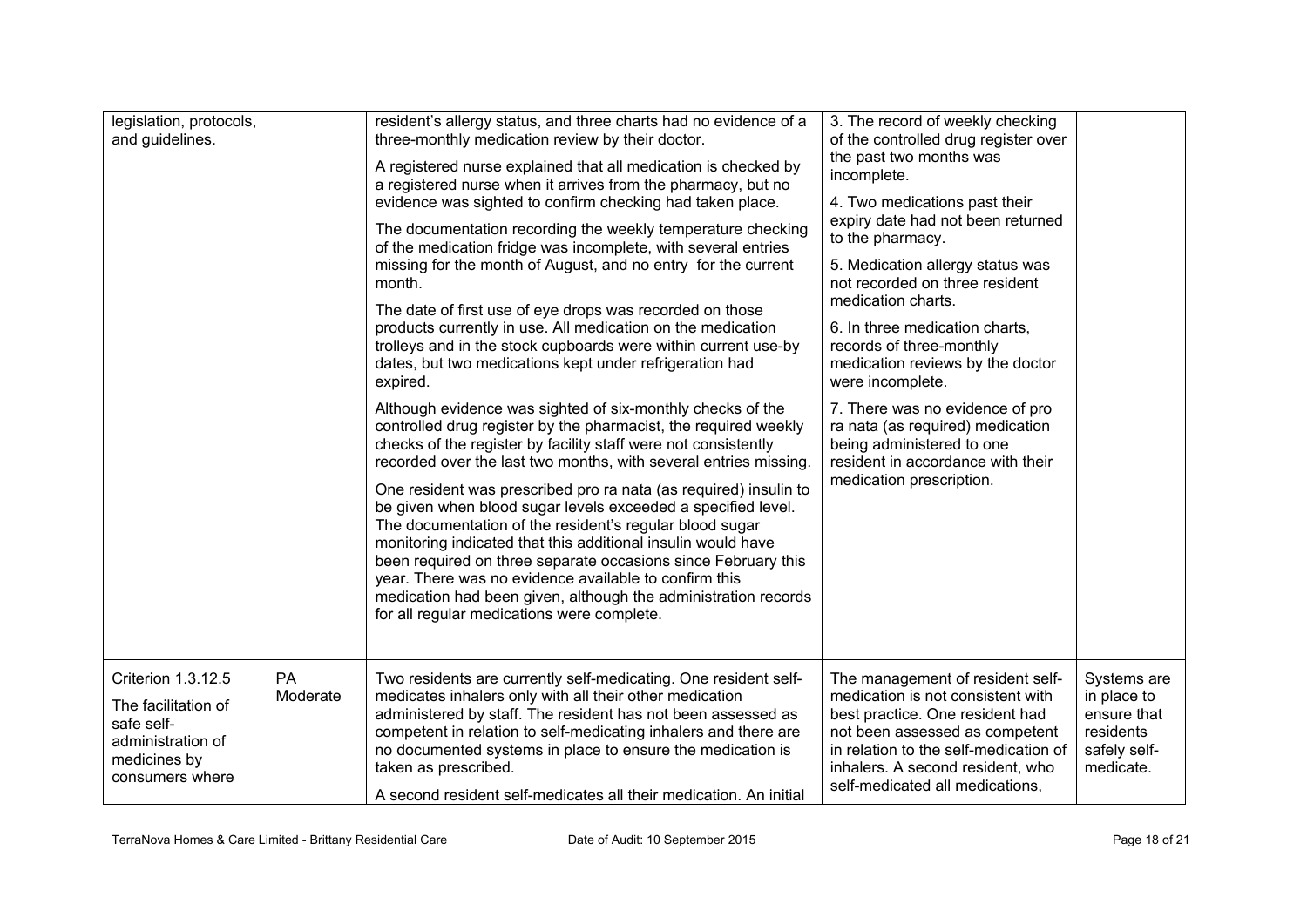| appropriate.                                                                                                                                                                                                               |                | competency assessment was completed in relation to the<br>resident's ability to safely-self medicate. The resident's care<br>plan documents the frequency of ongoing resident<br>assessments of self-medication safety, but no further<br>assessments have been completed as outlined in their care<br>plan. The resident has a secure place to store their medication.<br>The clinical coordinator advised that staff check on an informal<br>basis each week that the resident is taking their medications<br>appropriately but this is not documented. The resident's<br>medication chart does not indicate which medications the<br>resident's doctor has authorised for self-medication.                                                                                                                                           | had not had their competency to<br>self-medicate reassessed within<br>required timeframes, and there<br>was no evidence of formal<br>monitoring that medications were<br>being taken as prescribed. | 90 days                                                                                                           |
|----------------------------------------------------------------------------------------------------------------------------------------------------------------------------------------------------------------------------|----------------|-----------------------------------------------------------------------------------------------------------------------------------------------------------------------------------------------------------------------------------------------------------------------------------------------------------------------------------------------------------------------------------------------------------------------------------------------------------------------------------------------------------------------------------------------------------------------------------------------------------------------------------------------------------------------------------------------------------------------------------------------------------------------------------------------------------------------------------------|-----------------------------------------------------------------------------------------------------------------------------------------------------------------------------------------------------|-------------------------------------------------------------------------------------------------------------------|
| Criterion 1.3.3.3<br>Each stage of<br>service provision<br>(assessment,<br>planning, provision,<br>evaluation, review,<br>and exit) is provided<br>within time frames<br>that safely meet the<br>needs of the<br>consumer. | PA Low         | In all of the eight resident files reviewed, the medical admission<br>of residents, and subsequent regular medical reviews had all<br>been completed within the required timeframes. The required<br>initial nursing assessment/care plan had been completed within<br>the required time frames in all eight of the resident files<br>reviewed. However, in two of those eight files, the full nursing<br>plan had not been developed as required within three weeks of<br>the admission date, and with a further two of those files the<br>timeframes for completing evaluations of resident progress<br>towards achieving care goals had not been achieved. The<br>clinical coordinator confirmed she was aware there had been<br>some delays with nursing staff meeting the timeframes for care<br>plan development and evaluations. | Nursing care plans are not<br>developed within three weeks of a<br>resident being admitted to the<br>service and/or evaluated at six<br>monthly intervals.                                          | All care<br>plans are<br>developed<br>and<br>evaluated<br>within the<br>required<br>timeframes.<br>180 days       |
| Criterion 1.3.6.1<br>The provision of<br>services and/or<br>interventions are<br>consistent with, and<br>contribute to,<br>meeting the<br>consumers'<br>assessed needs, and                                                | PA<br>Moderate | The clinical coordinator advised that all residents have now<br>been assessed using the interRAI assessment system. The<br>information generated from those assessments is used to help<br>plan the provision of services and meet residents' identified<br>needs, and is incorporated into the comprehensive electronic<br>resident record and care planning system. On interview the<br>doctor who visits the facility most regularly stated they had no<br>concerns about the standard of care provided to residents.<br>The assessment, treatment and ongoing evaluation records                                                                                                                                                                                                                                                    | There was no evidence of<br>systematic, formal assessment of<br>residents diagnosed with acute<br>and/or chronic pain.                                                                              | Appropriate<br>clinical<br>assessment<br>tools are<br>used to<br>monitor<br>residents'<br>response to<br>clinical |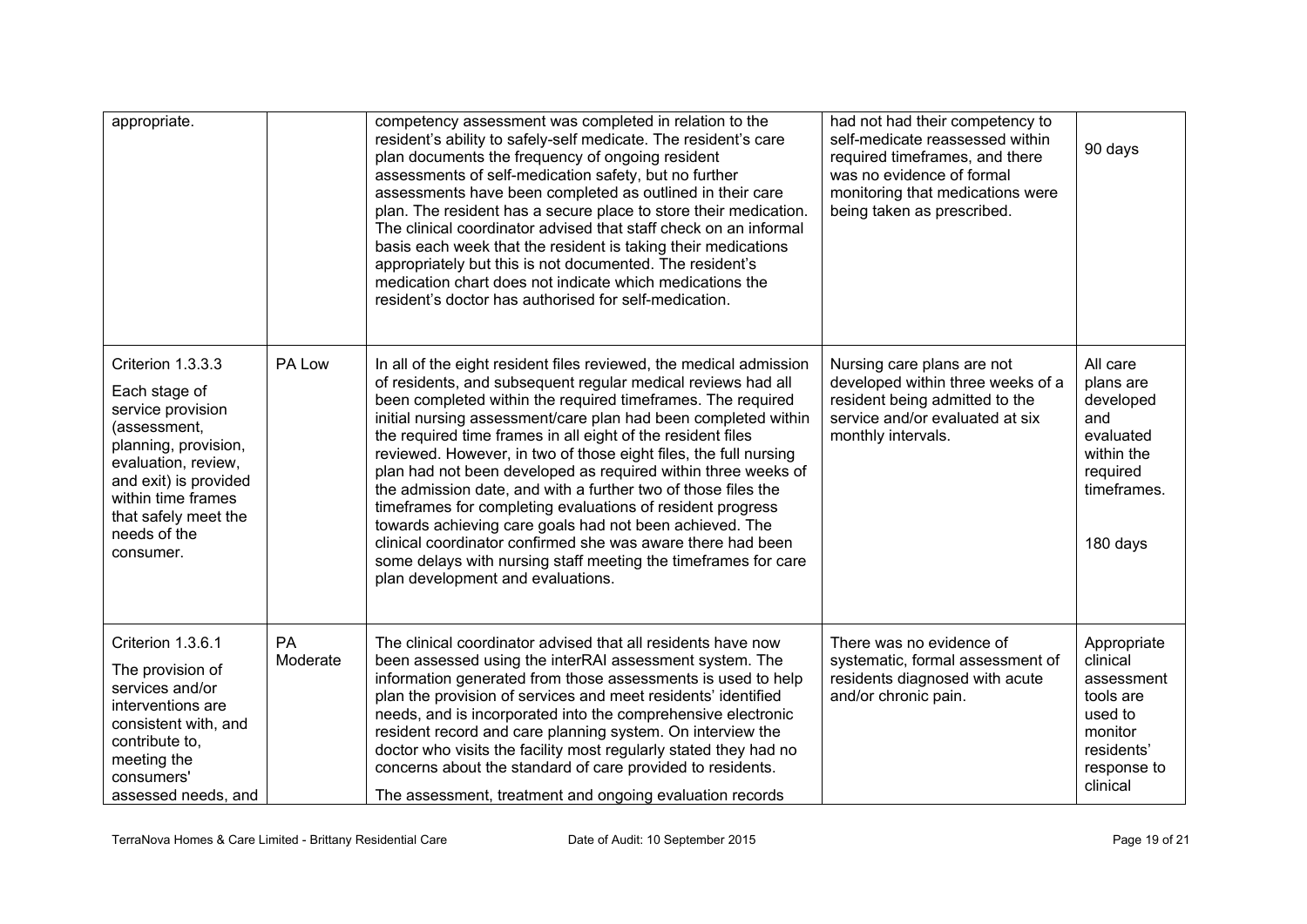| desired outcomes.                                                                                                                                       |                       | related to wound management was well documented and<br>reflected best practice., and felt the standard had increased<br>The doctor on interviewed expressed satisfaction with the<br>standards of care provided                                                                                                                                                                                                                                                                                                                                                                                                                           |                                                                                                                                                | treatments.<br>90 days                                                                                                                   |
|---------------------------------------------------------------------------------------------------------------------------------------------------------|-----------------------|-------------------------------------------------------------------------------------------------------------------------------------------------------------------------------------------------------------------------------------------------------------------------------------------------------------------------------------------------------------------------------------------------------------------------------------------------------------------------------------------------------------------------------------------------------------------------------------------------------------------------------------------|------------------------------------------------------------------------------------------------------------------------------------------------|------------------------------------------------------------------------------------------------------------------------------------------|
|                                                                                                                                                         |                       | The management of pain was not as systematic. Formal pain<br>assessments are not used to review the effectiveness of pain<br>management for residents experiencing pain and the clinical<br>coordinator advised these were not routinely used. No evidence<br>was sighted that two residents receiving regular medication for<br>pain (including controlled medication) had been assessed as to<br>the effectiveness of that medication and whether additional<br>interventions were required.                                                                                                                                            |                                                                                                                                                |                                                                                                                                          |
| Criterion 1.3.8.3<br>Where progress is<br>different from<br>expected, the service<br>responds by initiating<br>changes to the<br>service delivery plan. | <b>PA</b><br>Moderate | The clinical coordinator explained that when resident progress<br>was different from that expected, care plans were usually<br>updated to reflect those changes, and the service does not<br>routinely use separate short-term care plans. A review of four<br>wound care records revealed that these plans were regularly<br>updated to reflect changes to wound status.<br>In two of eight resident progress notes reviewed, residents had<br>experienced short-term clinical conditions which were not<br>incorporated into the existing care plan, or a short-term care<br>plan initiated. Refer also to Tracer 2, criterion 1.3.3.1. | Short term care plans are not<br>consistently developed when a<br>resident's care needs change<br>and/or the service delivery plan<br>updated. | Service<br>delivery<br>plans are<br>updated, or<br>short term<br>care plans<br>developed,<br>when<br>resident's<br>care needs<br>change. |
|                                                                                                                                                         |                       |                                                                                                                                                                                                                                                                                                                                                                                                                                                                                                                                                                                                                                           |                                                                                                                                                | 90 days                                                                                                                                  |